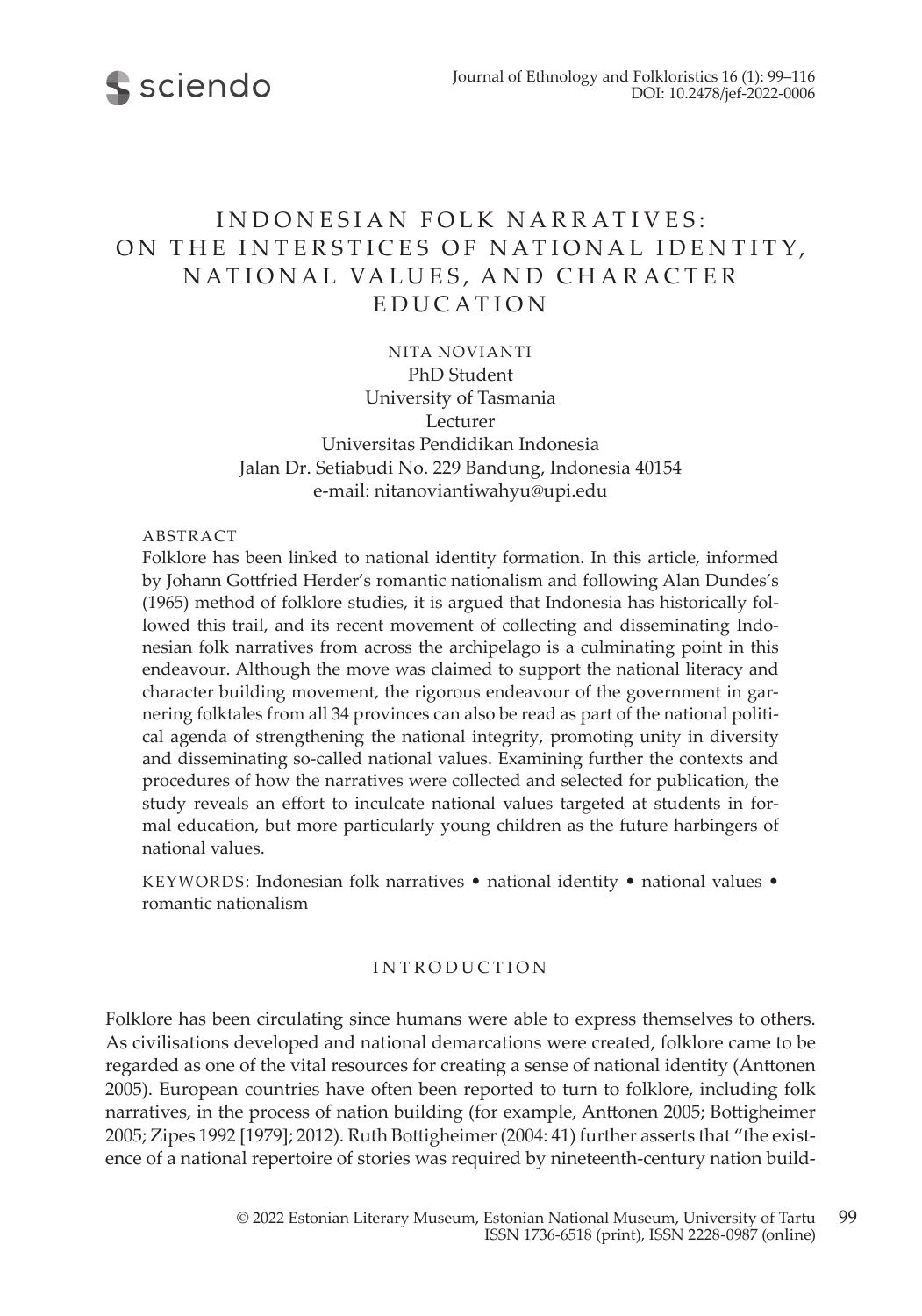ers; their stories confirmed national identity by differing meaningfully from those of the nation next door". Although "the nation builders" here refers mainly to European countries, the same motif of collections of folk narratives creating a sense of national identity can also be found in other parts of the world, such as South Africa (Jenkins 2002), UEA (Hourani 2015), Nepal (Williams 2003), and Bhutan (Evans 2010), to name a few.

Indonesia also seems to follow suit, particularly with its recent concerted, systematic efforts of collecting and disseminating rewritten folk narratives. One of the most rigorous efforts was carried out by the Indonesian government through its Development and Cultivation Agency, under the Ministry of Education and Culture, in 2016. A total of 165 folk narratives from all 34 provinces in Indonesia were transcribed and/or rewritten from their originally published form and made available online, accessible to large audiences, although primarily targeted at the readers of school age. The narratives were given approval by the Centre for Curriculum and Textbooks, under the same ministry, to be disseminated to teachers, who were strongly encouraged to use them as supplementary texts in students' character education.

Many studies have been devoted to investigating the structure and social function of Indonesian folk narratives (for example, Amin et al. 2013; McKean 1971), their potential use for teaching language, such as English (for example Prastiwi 2015; Sukmawan and Setyowati 2017), and in comparison with folk narratives from other countries (for example Donaldson 2014; Astuti et al. 2016; Wardarita and Negoro 2017). A large number of studies have also performed content analysis on the folk narratives through various lenses such as feminist perspectives (for example Rosliana 2013; Masykuroh and Fatimah 2019; Nurhayati 2019), children's literature and violence (Masykuroh 2016), and systemic functional linguistics (Efransyah 2018), to quote only a few.

However, there is scarce research on the collection and dissemination of tales as a concerted effort of ruling power. James Danandjaja (1995), a leading Indonesian folklorist, initiated an investigation into the motive behind the collection of Indonesian folklore in comparison to the same endeavour in Japan from a historical perspective. Danandjaja found that one of the primary motives for collecting and disseminating folklore is the need for a sense of collective or national identity. Many years have passed since his monumental study, but there has been no renewed interest in this topic. Herein, the paper attempts to analyse the Indonesian government's most recent movements in rewriting, collecting and disseminating the so-called Indonesian folk narratives by drawing upon Johann Gottfried Herder's (1744–1803) romantic nationalism. A definition of folk narrative will be provided, after which I will trace the link of folk narratives and national identity. A glimpse into past attempts to collect and disseminate Indonesian folk narrative will then be provided; and finally, a discussion on the recent rewriting and collection of Indonesian folk narratives will be presented.

# FOLK NA R R AT I V ES

There is a great debate on what folk narratives actually mean, and this section is not intended to resolve the debate. Nevertheless, it is important to set a definition that informs the discussion in this paper. Stith Thompson, a leading folklorist from the United States, used the term 'traditional prose tales'. Equating the traditional prose tale to the folktale,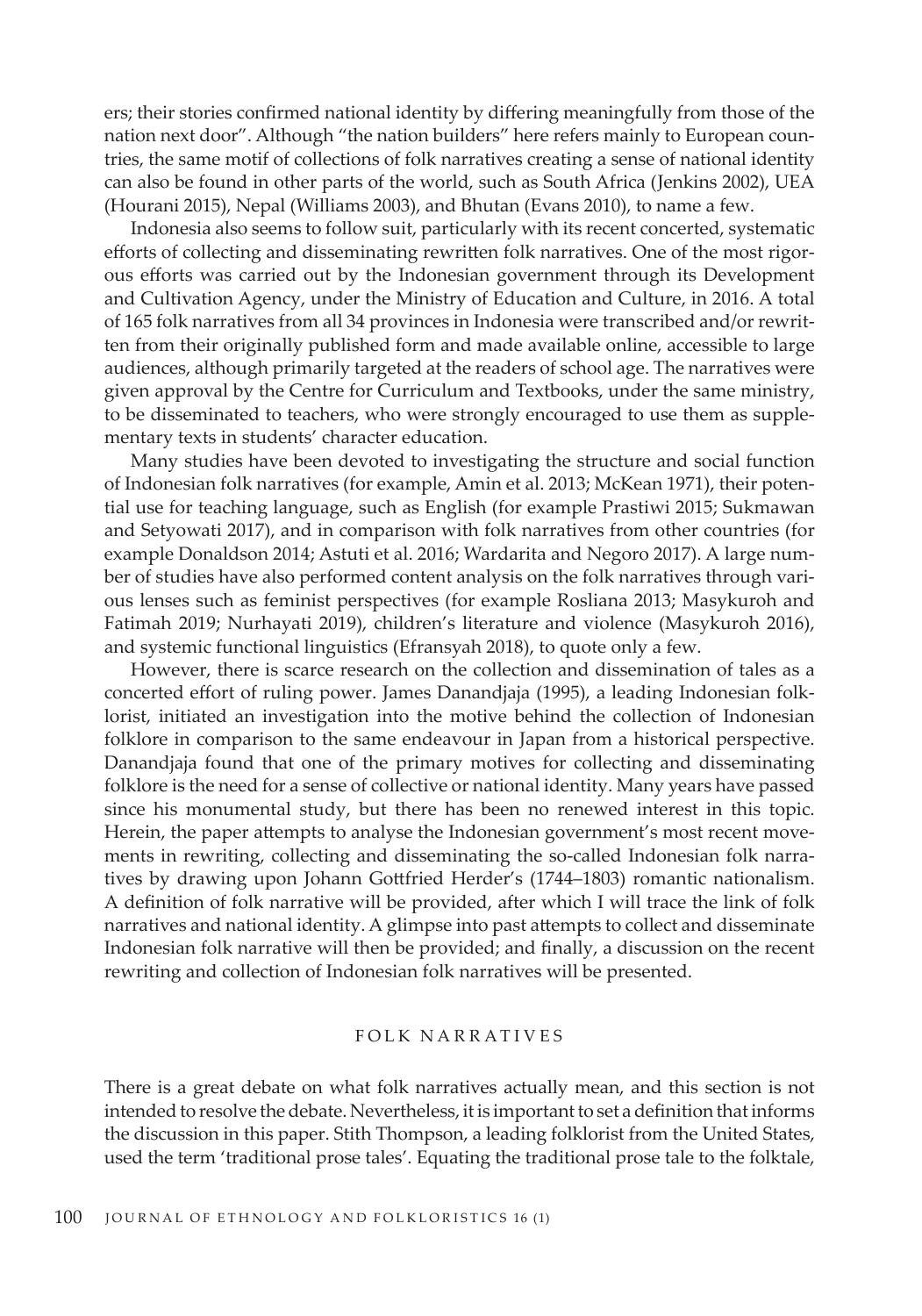Thompson (1946: 4) defined the folktale as a "story which has been handed down from generation to generation either in writing or by word of mouth", a definition shared by Richard Dawkins (1951), who also believed that folktales are not confined within oral tradition although they were primarily transmitted orally in the past.

Disagreeing with Thompson in the use of the term folktale to refer to narratives in folklore, William Bascom (1965: 3) used the term 'prose narrative' and its alternative short term 'tales' to include what he calls "three important forms of folklore" that are interrelated to each other, namely myths, legends, and folktales. There are other forms as well, such as "reminiscences or anecdotes, humorous or otherwise, and jokes or jests [which] may constitute the fourth and fifth such categories" (ibid.: 5), but they are less complex and important than the three primary forms.

Bascom (1965) and Dan Ashliman (2004) concur that the use of the term folktale to include all three forms of prose narrative is inappropriate because the term, a translation of the German *Märchen*, is too narrow to represent the wealth and diversity of prose narratives. Despite the disparities, scholars generally agree that prose narratives are part of the verbal arts of folklore, and they defy authorship (Bascom 1965; Zipes 1992 [1979]; Ashliman 2004). These narratives are to be distinguished from other verbal arts such as tongue twisters, epics, ballads, etc. (Thompson 1946; Bascom 1965; Ashliman 2004).

In this paper, the term folk narratives will be used, following Ashliman who, sharing many similar ideas on folk narrative with Bascom, also distinguishes these narratives into the three primary forms of myth, legend, and folktale. Ashliman (2004: 33) further explains that myth and legend are strongly related because they are often believed as "true accounts" with clear geographical markers, whereas folktales are considered fictitious accounts that probably have not happened in real life, a definition that is also shared by Bascom. To further distinguish the three forms, as Bascom (1965) explains, myth and legend, both considered true accounts of events that happened in the past, differ in terms of when the tales occurred and what types of character were involved. Legends are considered to occur more recently than myths, which transpired in the distant past, often before humans existed. As such, myths are more sacred than legends because they involve supernatural powers such as gods, deities, angels, etc., as characters, whereas legends more often involve lay people or deities with human characteristics, set in a more mundane life (Bascom 1965; Ashliman 2004).

One explanation for this different use of terms probably lies in the fact that the division between legend and myth is admittedly European influence, and so it may not apply in non-European cultures such as Indonesia. As Bascom (1965: 5) aptly explains, the separate categories, "presumably reflect the 'native categories' of the 'folk' of Europe; but they are easily reducible to the dual classification recognized in those societies which, as we shall see, group myths and legends into a single category ('mythlegend')". The single category of myth-legend will help clear the confusion over the labelling of origin stories of natural phenomena, for example.

On the other hand, folktales as fictitious accounts are rather easily distinguishable from myth-legend. Presumably because of their fictional nature without any geographical boundaries or markers, folktales have a large number of sub-types with some being easily identifiable, although some others are not. Fairy tales, or magic tales, a genre that has developed into a modern literary tradition "based only marginally on folklore" (Ashliman 2004: 31), for example, belong to the subcategory of folktales. The Aarne-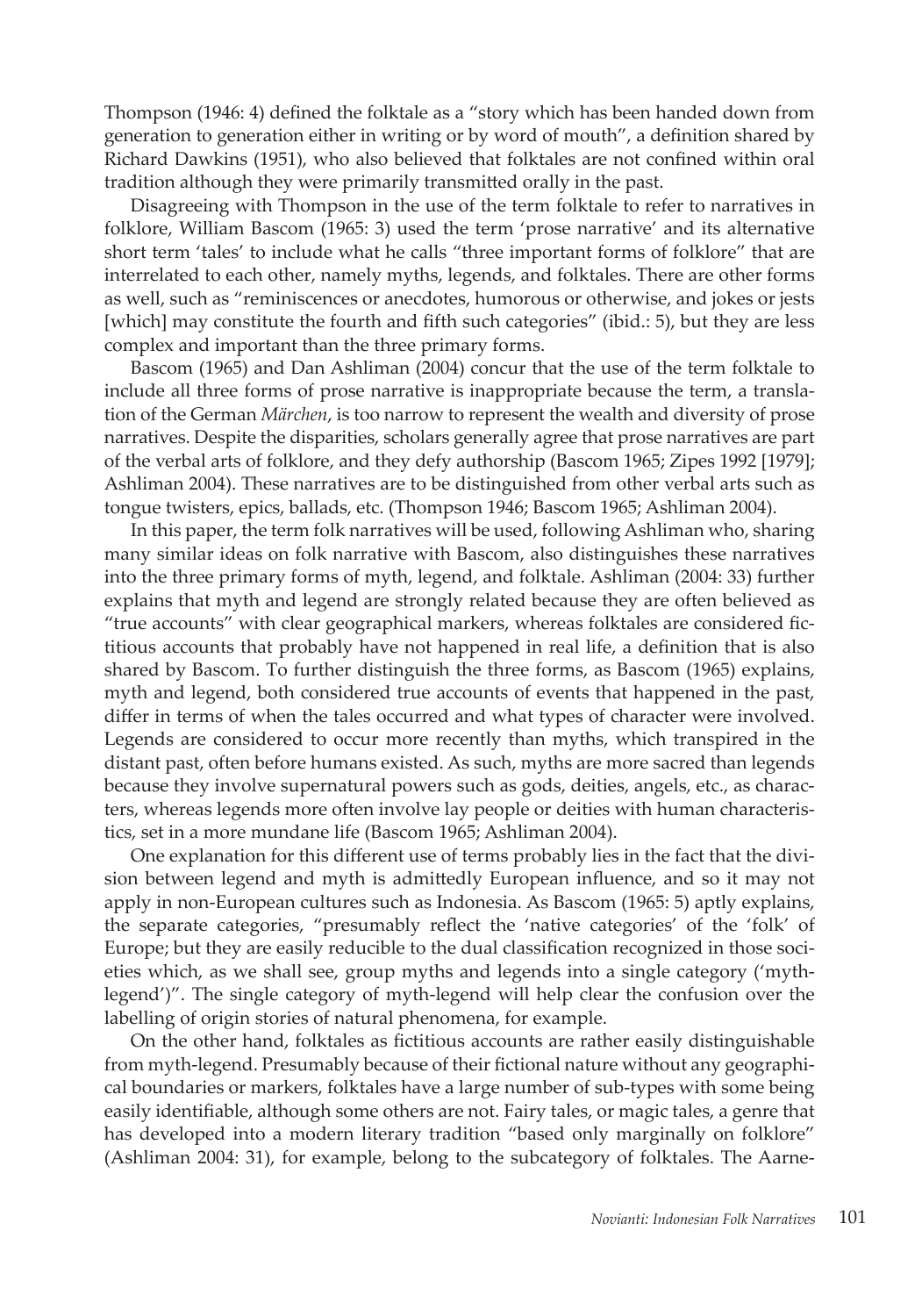Thompson-Uther (ATU) index (Uther 2004), with a long history of revisions, is a rigorous attempt at classifying folktales. However, because of its fluidity, the folktale defies definitions and categorisations. Albeit really helpful for the study of folktales in general, the index, as argued by Ashliman (2004), has a shortfall in terms of accuracy, for example the confusing subcategory of 'ordinary folktales' under the category of 'folktales'.

Admittedly, the terms and the classification system of folk narratives are Europeancentric (Bascom 1965; Floyd 2017) and may not apply to Indonesian cultures; however, with respect to the universality of storytelling traditions and folk narratives, the present paper will use the above terms and classification as appropriate while carefully considering the unique characteristics of Indonesian folk narratives. In addition, Danandjaja (1980; 1994; 1995) follows Bascom's (1965) classification of folk/prose narratives in his discussion. The particular terms that will be used in this paper include folk narrative and its three types, as explained above: myth, legend, and folktale, as well as their relevant sub-types.

# FOLK NARRATIVE, NATIONAL IDENTITY AND VALUES

The rewriting of folk narratives into literary narratives or tales to serve certain purposes and interests, such as those of a nation or particular group of people, has been a common practice in many countries. In the context of national identity and values, folk narratives as part of the larger category of folklore are frequently seen as the window on a nation or people, that is, to read a people's folk narratives is to know them (for example, Keding and Douglas 2005). As aptly argued by Pertti Anttonen (2005: 82): "In the 19thcentury nation-building processes, the collecting [of folklore] … became a legitimate activity in the making of the modern, especially in the definition of the national territory and in the writing and representation of its history." This argument highlights the importance of storytelling as an indispensable part of folklore and of folklore itself in the establishment of civilisations and nations.

One of the theories useful for explaining this connection between folklore, including folk narratives, and national identity is romantic nationalism put forward by Herder. William Wilson (1973) explains how in its inception the theory of romantic nationalism was not warmly welcomed. However, as the need for strengthening national identity increased in Germany, its reception changed quite drastically. To help understand romantic nationalism, Wilson (ibid.: 822) compares it to liberal nationalism, and he contends:

Romantic nationalism emphasized passion and instinct instead of reason, national differences instead of common aspirations, and, above all, the building of nations on the traditions and myths of the past – that is, on folklore – instead of on the political realities of the present.

In romantic nationalism, folklore that is handed down from one generation to another, shapes and is shaped by the people, their cultures and traditions, and is eventually instrumental in the formation of a national identity.

Herder's romantic nationalism "played a vital role in the lives and works of the Grimm brothers, who were convinced that all their writings, including the fairy tales, derived their strength 'from the soil of the German Fatherland'" (Snyder 1978: 45).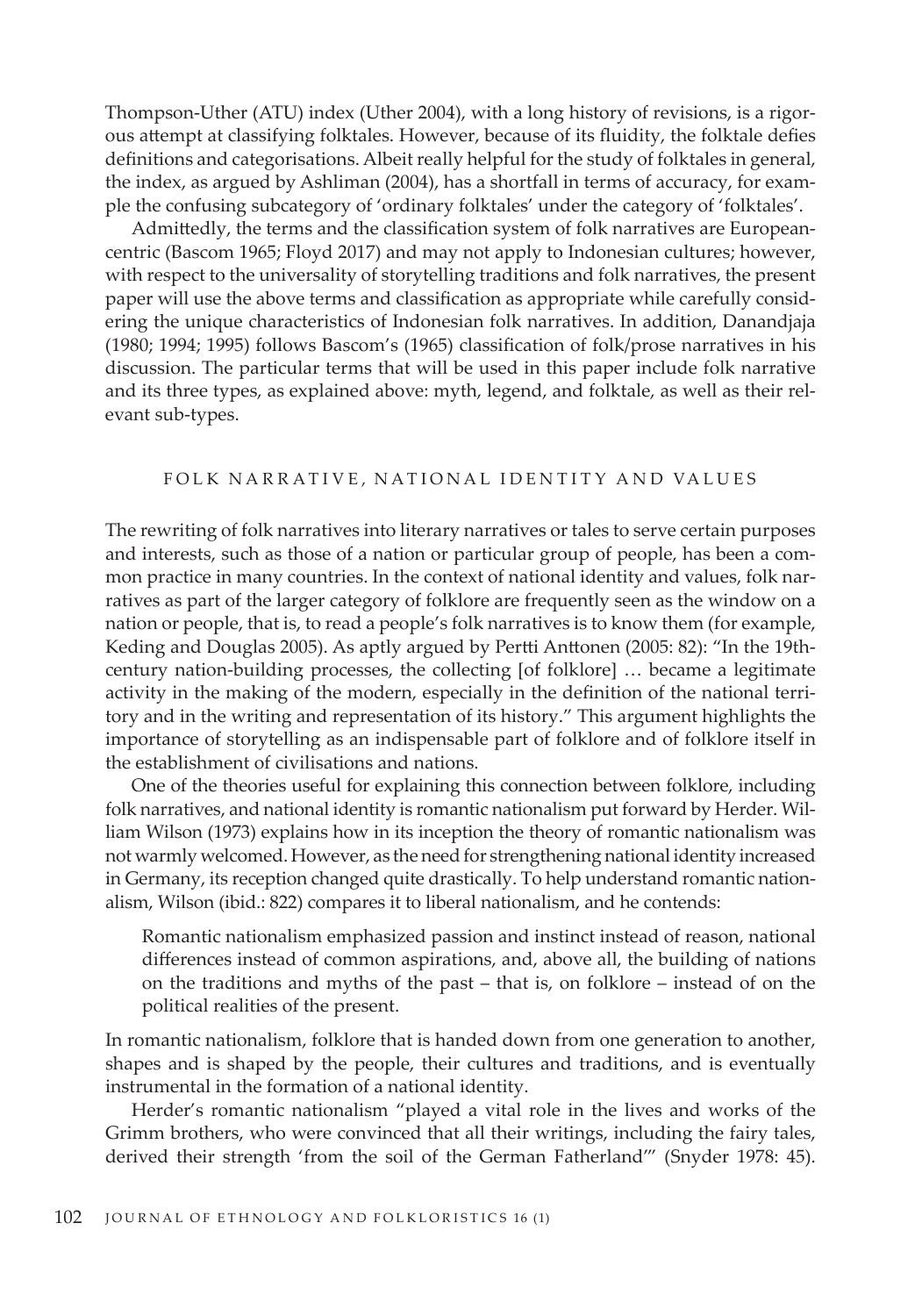The German brothers, whose endeavours of collecting fairy tales, which are part of folktales and folk narratives, from all around Germany have inspired many nations, argued Snyder (ibid.), "were motivated by a desire to glorify German traditions and to stimulate German national sentiment". However, although the theory originated and developed in Germany, Wilson (1973: 822) argues that other similar movements manipulating folklore to create a national identity "have generally been held applicable to all nations struggling for independent existence". To cite another specific example, Anttonen (2005) mentions Finland with its appropriation of folklore to encourage people to identify with the state.

In the context of other European countries, such as Russia, for instance, Jessika Aguilar (2015) reveals how a sense of lacking so-called Russian literature, heightened by the feeling of being threatened by other European countries, prompted 19th century Russian writers to turn to folklore. Folklore was collected as authentically as possible from the people by renowned folklorists. The elements of folklore were also incorporated into various forms of literature, such as poetry, fairy tales, novels, etc. Aguilar (ibid.) concludes her study by contending that both the authentic folklore and the representation or adaptation of the lore made important contributions to the construction of Russian national identity.

To cite a few examples of how folklore has been linked to national identity in non-European countries, in his study of Bhutanese folklore, Steve Evans (2010) contends that the circulating folklore has greatly influenced and shaped Bhutanese people's values. He mentions how the number one virtue valued by the Bhutanese, friendship, is coincidentally the theme of the most popular folktale, titled "The Four Harmonious Friends". Evans (ibid.) further argues that preserving the national folklore, including folktales, will to a great extent preserve the values of the people of the nation.

Danandjaja (1995) in his comparative study of Japanese and Indonesian folklore discovers the same motif in the two countries' endeavours of collecting and disseminating fairy tales. He further explains that the need to create a national identity may be prompted by the perceived threat of foreign cultures, as in the case of Japan. In the context of Australia, the same need for 'Australian' national literary folklore was captured in the questioning of 'the national-ness' of the earliest Australian fairy tales. Michael Organ (2015) suggests that although the tales include Australian landscapes and aboriginal customs and traditions, they were still much influenced by the English style of fairy tales – and consequently by the Grimm Brothers. Australian fairy tales, as suggested by Organ (ibid.), should have a strong sense of 'Australian-ness' rather than merely being set in and "excoticising" Australian landscapes (Wood 2015). These links between national identity and folklore are very important and should be continuously studied and investigated as folklore develops and continues to be manipulated for the construction of national values and identities.

# PAST ATTEMPTS TO COLLECT INDONESIAN FOLK NARRATIVES

Being an archipelago consisting of hundreds of ethnic groups and local languages, Indonesia has a great wealth of folk narratives, making the task of classification and description tremendously difficult. Every ethnic group has its own distinct folk narra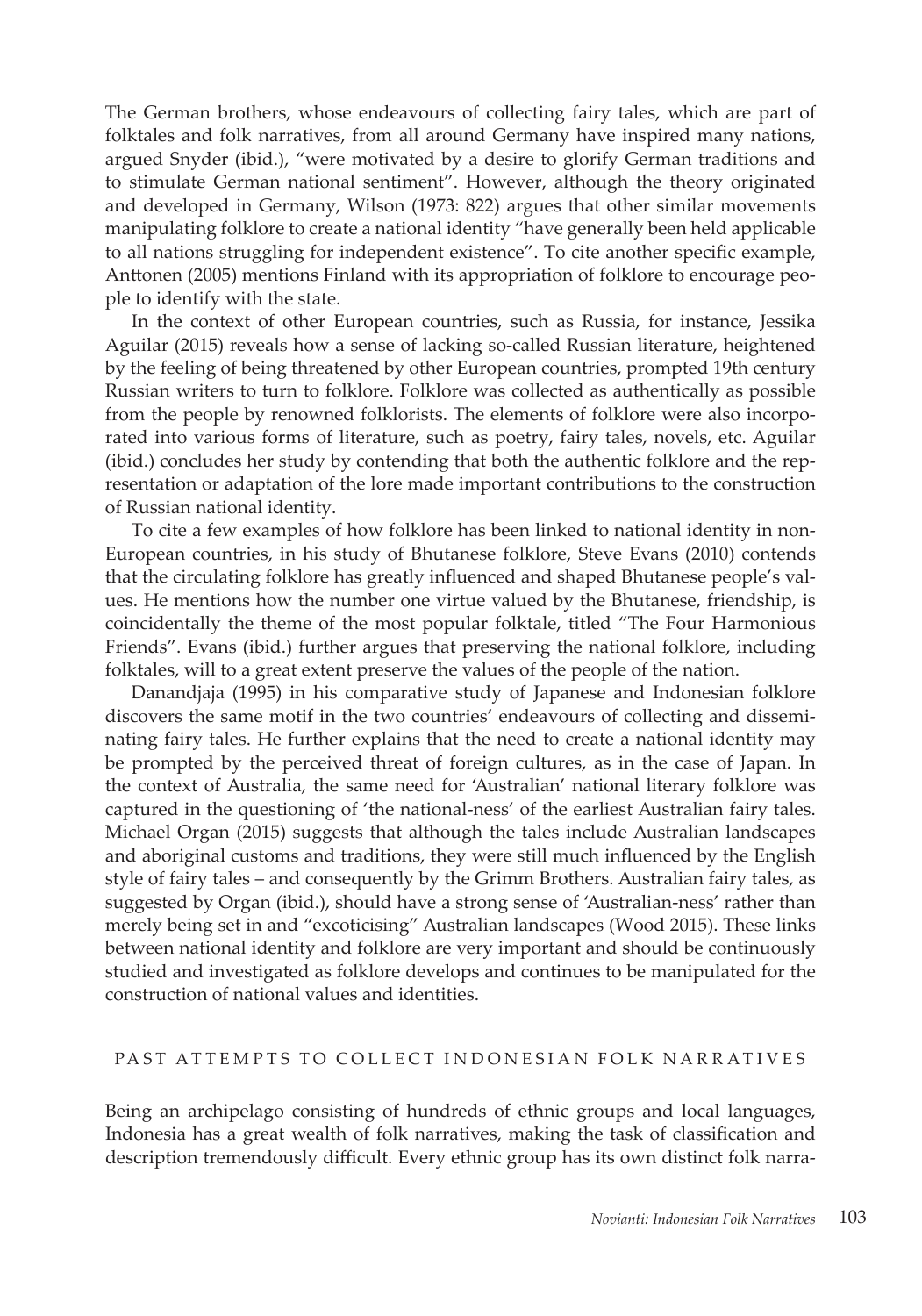tives, many of which are part of the religious or spiritual beliefs of the people. Attempts have been made to collect tales from across the archipelago that can be dated back to the Dutch colonisation, more popularly known as the Dutch East Indies Era (c. 1600–1942). Some of the printed collections survived the period and are currently kept in Dutch libraries, one of the most famous collections being Jan de Vries's *Volksverhalen uit Oost-Indië: Sprookjes en Fabels* (1925). To quote Danandjaja (1980: 28),

Jan de Vries becomes important to Indonesian folklore study (at least to the literary folklorists), because he is the only Dutch folklorist who brought together representative folktales from many parts of Indonesia for comparative studies, and made a thorough analysis and study of their tale type and motif indexes.

Danandjaja's (1980) introduction to Indonesian folklore provides a comprehensive account of the collection of Indonesian folklore in general and is not limited to folk narratives from the Dutch era to the 1970s.

There are also important annotated bibliographies worth mentioning. Herman C. Kemp (2004) created a comprehensive bibliography titled *Oral Traditions of Southeast Asia and Oceania: A Bibliography*, which also includes Indonesian folk narratives from the Dutch Indies Era to the late 20th century. Another important bibliography is that by Gabriel A. Bernardo titled *A Critical and Annotated Bibliography of Philippine, Indonesian and other Malayan Folklore*, a project that began in 1923 but was only published in 1972, the same year in which Danandjaja (1995) claimed the first scientific folklore studies were conducted in Indonesia.

Danandjaja has pointed out that the earlier Indonesian folklore studies, as well as the collected and annotated bibliographies, were sometimes inaccurate. This is because quite a few of the earliest Dutch and other European anthropologists who studied Indonesian folklore at that time failed to consider carefully the folk or people from whom the lore or narratives were collected due to lack of knowledge about these people and their cultures. The hierarchical view of folklore developing among Dutch anthropologists in the colonial period had given Indonesian folklore a lower, very primitive, status even compared with the folklore of the lowest status circulated among the peasants in the Netherlands. In addition, Danandjaja noted that some of the tales studied by the Dutch anthropologists were derived not directly from the people, but from old books, such as the case of Kern's study (1889) of the mouse-deer tale previously recorded by Javanese scholars. Some of the circulating folk narratives might have been recorded by some literate native Indonesians. Unfortunately, many of the manuscripts did not survive and are thus unavailable for further investigation (Danandjaja 1994; 1995).

Once Indonesia gained independence, the efforts to preserve Indonesian folklore were continued by the newly formed government, especially through Indonesia's Office of Education and the central office of government-owned publishing companies such as Balai Pustaka (Kemp 2004). Private publishing companies in various cities in Indonesia generally took part in the publication of Indonesian folk narratives for profit, as is the case with many other countries such as South Africa (Jenkins 2002). Local government language centres also published local folk narratives after their establishment in the early 20th century, or post-New Order era (Moriyama and Budiman 2010).

It is important to note that during this post-independence era not only Indonesian folk narratives but also narratives from Europe, Arabian countries, and other cultures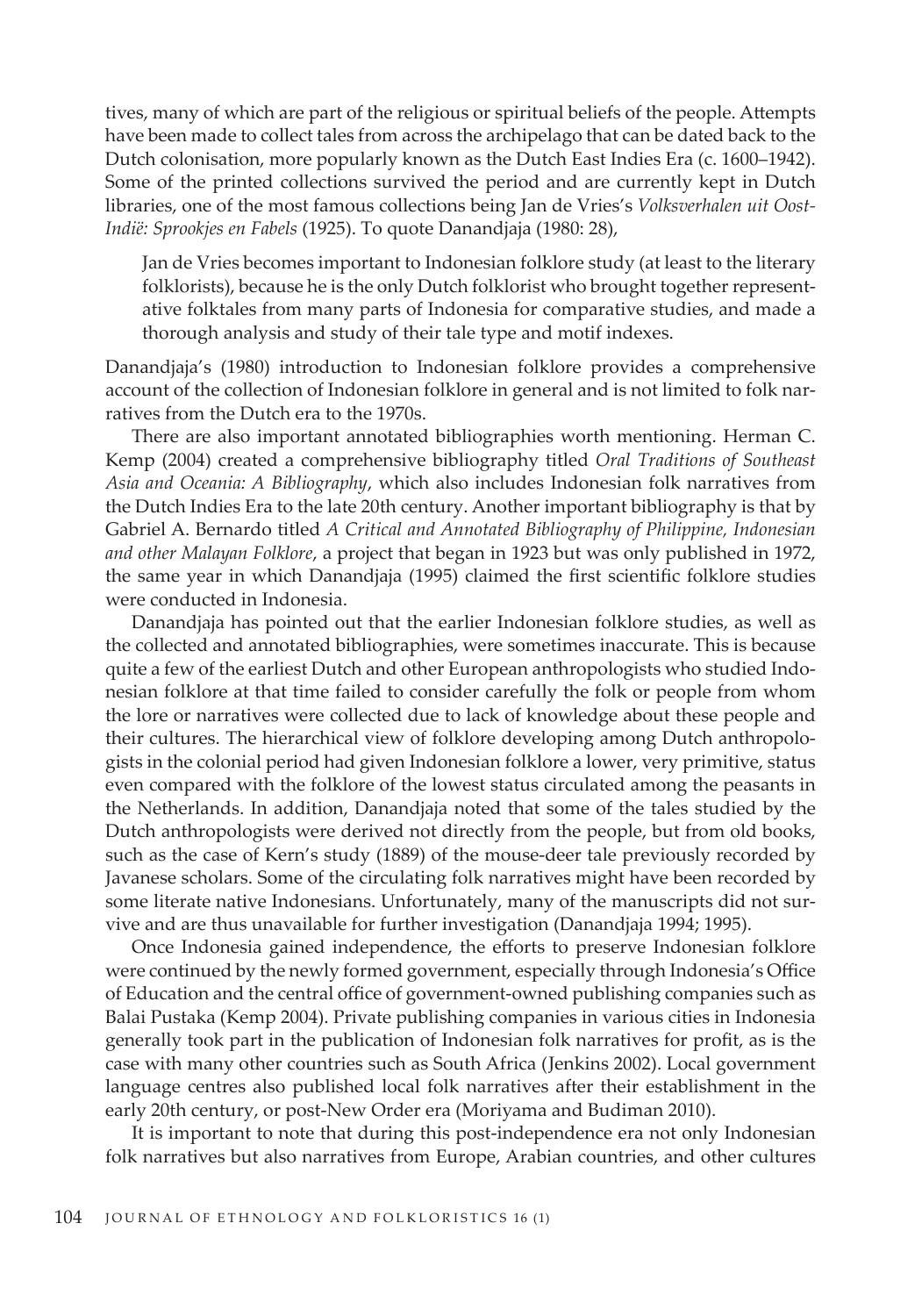were published after going through a translation process by both government and private publishing companies. In addition, many of the folk narratives were already written for children as the target reader (Kemp 2004). The collection and publication were carried out on the grounds of preserving local cultural values and artefacts.

However, according to Danandjaja, one of the strong motives for this collection and dissemination of folk narratives was, to create a sense of national integrity through the establishment of national culture adapted from the diverse local cultures. The specifics of constructing a national identity in Indonesia stem from Indonesia being an archipelago with diverse ethnic groups and hence cultures and identities. Ideally Indonesia should build its national culture and adapt its national values from the archipelagic cultures or Nusantara. (Danandjaja 1994; 1995)

The Indonesian language, officially made the national language a day after independence on August 18, 1945, as Danandjaja (1995: 487) contends, is "one of the most important cultural elements" of the nation. As an archipelago consisting of at least 633 large ethnic groups (Indonesian Central Bureau of Statistics 2015) and 652 regional languages, not including dialects and sub-dialects (Ministry of Education and Culture 2018), it has been deemed important for the budding nation to translate the local folk narratives into Indonesian. The collection, translation and dissemination of the folk narratives is certainly aligned with Danandjaja's ideas and can be seen as an attempt to disseminate national values in order to build an Indonesian nation from archipelagic cultures.

# RECENT SYSTEMATIC COLLECTION AND DISSEMINATION: STRENGTHENING THE NATIONAL IDENTITY

#### *Contextual Background*

The most recent collection and publication of Indonesian folk narratives by the Language Development and Cultivation Agency of Indonesia under the Ministry of Education and Culture, in 2016, was one of the activities carried out to implement the regulation Number 23 of 2015 from the Minister of Education and Culture on the inculcation of moral through literacy movement.1 The national folklore collection movement and its interstice with the national character building and literacy movements is worth further investigating for two reasons. First, although folk narratives have been collected from various parts of Indonesia since Independence (Danandjaja 1994; 1995), the movement by the Language Development and Cultivation Agency can be said to be the first systematic and comprehensive effort. Earlier endeavours by the government did not particularly attempt to garner folk narratives representing each province. Each province has its own language centre that takes the responsibility to preserve local folklore; however, such a concerted effort of selecting representative folk narratives from each province involving all local language centres was unheard of until the 2016 movement. The current effort also involved a special committee dedicated to select which authors and tales to be included in the collection.

Second, the recent movement not only involved representative authors from all local language centres but also the general public through a selection process that was made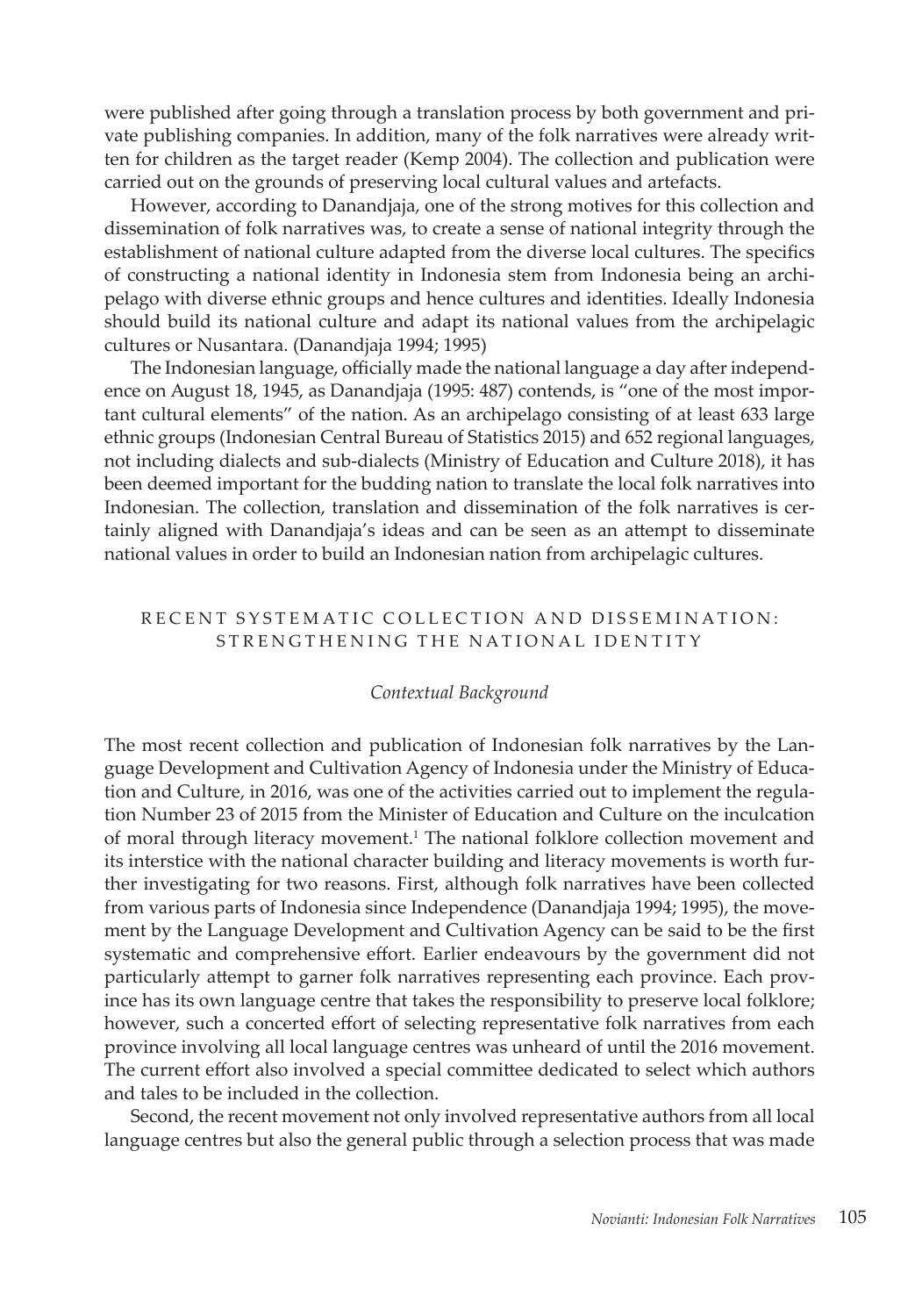transparent by online dissemination. Writers from the general public were invited to join Folklore Competition 2015 ("Sayembara Penulisan Cerita Rakyat 2015").<sup>2</sup>

To further understand to what extent the selected tales represent the 34 provinces of Indonesia, identification was made to each of the titles based on the claimed province of origin mentioned in each of the published folk narratives.3 The Government has translated the published folk narratives into English and made e-book versions available to the public.4 To help with the identification, the collected and published narratives were divided into two types, those targeted at younger readers (elementary school children) and those targeted at older readers (junior and senior high school students, totalling 109 and 56, respectively). Table 1 shows the distribution of the folk narratives based on province of origin.

| No             | Province           | Younger<br>Reader | Older<br>Reader | No | Province                    | Younger<br>Reader | Older<br>Reader |
|----------------|--------------------|-------------------|-----------------|----|-----------------------------|-------------------|-----------------|
| $\mathbf{1}$   | Aceh               | 1                 | $\mathbf{1}$    | 18 | Kepulauan Riau              | 3                 | $\mathbf{1}$    |
| 2              | Bali               | 1                 | $\overline{4}$  | 19 | Lampung                     | 3                 | $\mathbf{1}$    |
| 3              | Bangka Belitung    | $\overline{2}$    | $\overline{4}$  | 20 | Maluku                      | 3                 | $\Omega$        |
| $\overline{4}$ | Banten             | $\overline{2}$    | $\mathbf{0}$    | 21 | Maluku Utara                | 1                 | $\Omega$        |
| 5              | Bengkulu           | 2                 | $\mathbf{1}$    | 22 | <b>NTB</b>                  | 1                 | $\mathbf{1}$    |
| 6              | DI Yogyakarta      | 3                 | $\mathbf{1}$    | 23 | <b>NTT</b>                  | 3                 | $\Omega$        |
| $\overline{7}$ | DKI Jakarta        | $\mathbf{1}$      | $\overline{2}$  | 24 | Papua                       | 7                 | $\mathbf{1}$    |
| 8              | Gorontalo          | $\Omega$          | $\Omega$        | 25 | Papua Barat                 | $\overline{2}$    | $\mathbf{1}$    |
| 9              | Jambi              | $\overline{2}$    | 1               | 26 | Riau                        | 6                 | $\mathbf{1}$    |
| 10             | Jawa Barat         | 6                 | $\overline{4}$  | 27 | Sulawesi Barat              | 5                 | $\Omega$        |
| 11             | Jawa Tengah        | 3                 | $\overline{2}$  | 28 | Sulawesi Selatan            | 3                 | $\overline{4}$  |
| 12             | Jawa Timur         | 5                 | 3               | 29 | Sulawesi Tengah             | 3                 | $\overline{0}$  |
| 13             | Kalimantan Barat   | $\overline{4}$    | $\overline{0}$  | 30 | Sulawesi<br><b>Tenggara</b> | 3                 | $\mathbf{1}$    |
| 14             | Kalimantan Selatan | 5                 | $\mathbf{1}$    | 31 | Sulawesi Utara              | 3                 | 3               |
| 15             | Kalimantan Tengah  | 3                 | $\mathbf{1}$    | 32 | Sumatera Barat              | $\overline{4}$    | 3               |
| 16             | Kalimantan Timur   | $\overline{4}$    | $\overline{4}$  | 33 | Sumatera Selatan            | 6                 | $\mathbf{1}$    |
| 17             | Kalimantan Utara   | $\overline{2}$    | $\mathbf{1}$    | 34 | Sumatera Utara              | 7                 | $\overline{2}$  |
| Total          |                    |                   |                 |    |                             | 109               | 50              |

Table 1. Distribution of Folk Narratives based on Province

Note: six of the folk narratives were Arabic and Indian tales translated into Indonesian and thus not included in the table.

In terms of type, in general the narratives can be divided into those belonging to myth, legend, and folktale. Examples of myths include "The Guardian of Kapuas River", "The Adventure of Baron Sakender", "The Black Serpent of Bukit Tenganan", "Nyai Undang Ratu Rupawan from Kupang", "The Sweet Scent of Tarumenyan", and the like. These narratives commonly tell the story of mythical, magical figures considered to be sacred by the local peoples among whom the story takes place. The next common type of folk narrative found is legend, which tells the origin story of some natural phenomena, such as mountains, lakes, rivers, hills, and the like. Examples include "The Legend of Bantul District", "The Legend of Kota Baru", "The Legend of Danau Maninjau", "The Legend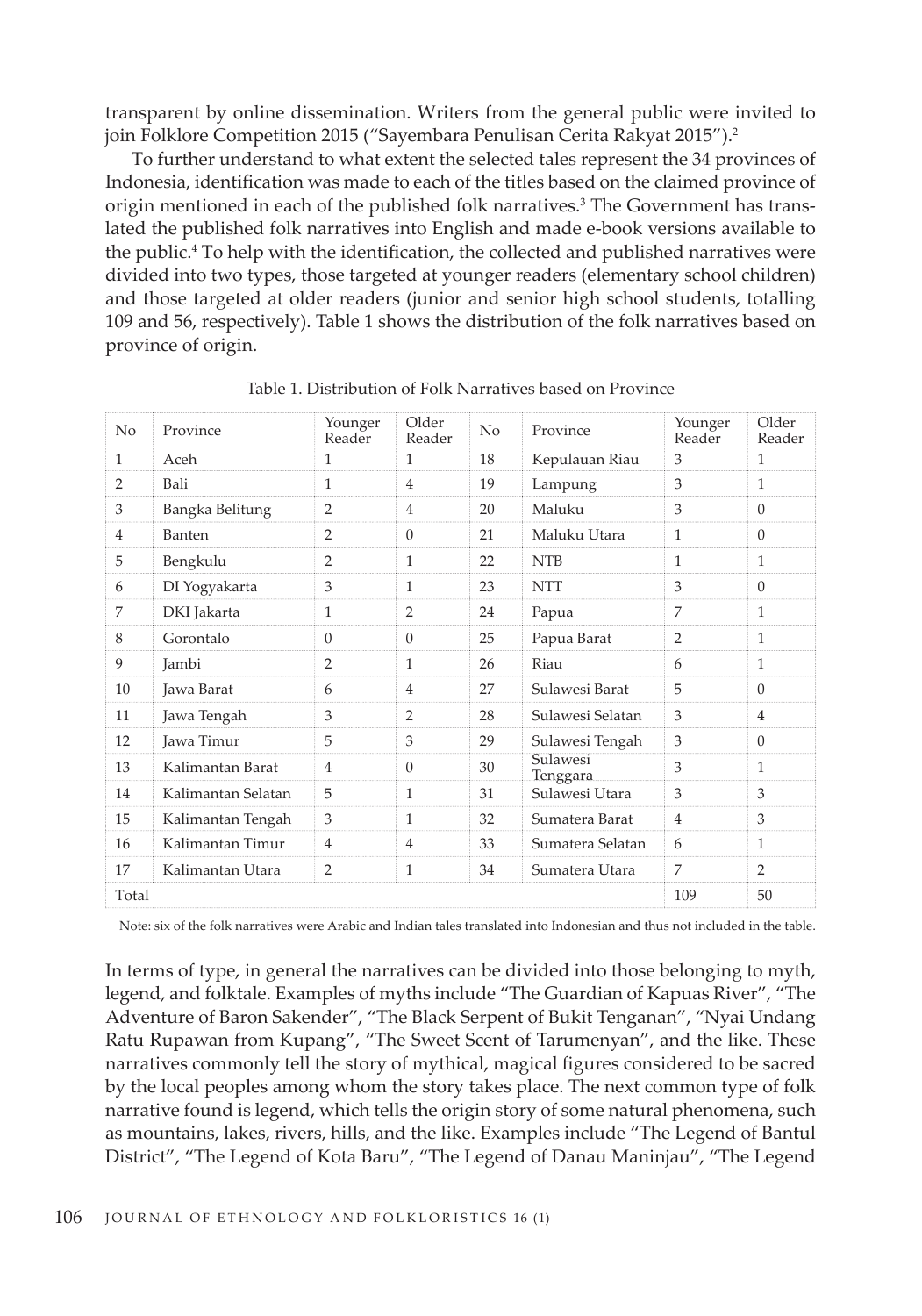of Tanjung Penyusuk", "The Legend of Putri Pucuk Bukit Kelumpang", "The Story of Banjar Angkah", "The Legend of Condet", "The Legend of Naya Sentika", and many others. Folktales make up the rest of the folk narratives, ranging from fables such as "The Beguiled Bekarung" to trickster tales such as "Pak Belalang" and "Si Kabayan".

This systematic and concerted endeavour was claimed to be part of and to support the Ministry of Education and Culture's National Literacy Movement interlinked with the character building agenda. However, it can be argued that the endeavour was also aimed at strengthening national values by inculcating the values to school children in formal education, from elementary to senior high school level. Following the two steps of investigating folklore in literature, identification and interpretation (Dundes 1965), the author contends the recent movement of collecting and disseminating Indonesian folk narratives can be interpreted as follows: First, the movement can be read as a literary folklore movement with the main objective of promoting national values. Second, children are clearly the main target of the national agenda in conjunction with the literacy movement and character-based education using folk narratives as core texts. There is an additional finding that highlights some of the inconsistencies found in the national folklore movement.

# *Use of the Literary Folklore Movement to Promote National Values*

The first finding unearthed from the analysis is that the endeavour of collecting and publishing Indonesian folklore can be read as a literary folklore movement to promote national values and strengthen national identity. The majority of the folk narratives published by the Agency for Language Development and Cultivation were either written or adapted from printed versions of tales instead of recordings of oral tales as recounted by local people. The adapted versions of the tales were in themselves the literary forms of the original, orally transmitted folktales. The folk narratives subsequently underwent major modifications to include and promote national character values as mandated by the law and regulations on the national education system. The inculcation of national values culminates in the strengthening of Indonesian national identity as captured in the national slogan, "Unity in Diversity".

The literary folklore movement with the agenda of national values inculcation and identity consolidation can be dated back to the Romantic period. In this period, Romantic authors rewrote the recorded tales from the oral traditions by adhering to the literary conventions, with clear characters, plot, setting, and theme (Samper 2019). This period coincided with the national agenda of strengthening national identity.

Consequently, the authors were strongly encouraged to revise tales with the national agenda in mind. As explained by Anttonen (2005: 54),

When materials recorded from oral communication […] receive their value as printed, metonymic representations of, for example, the nation and its cultural heritage, folklore as a document of orality is in a fundamental way conceptualized as – and entextualized into – literature.

Thus, the term literary folklore came to be developed. The term is very broad, including all forms of lore, not limited to folk narratives.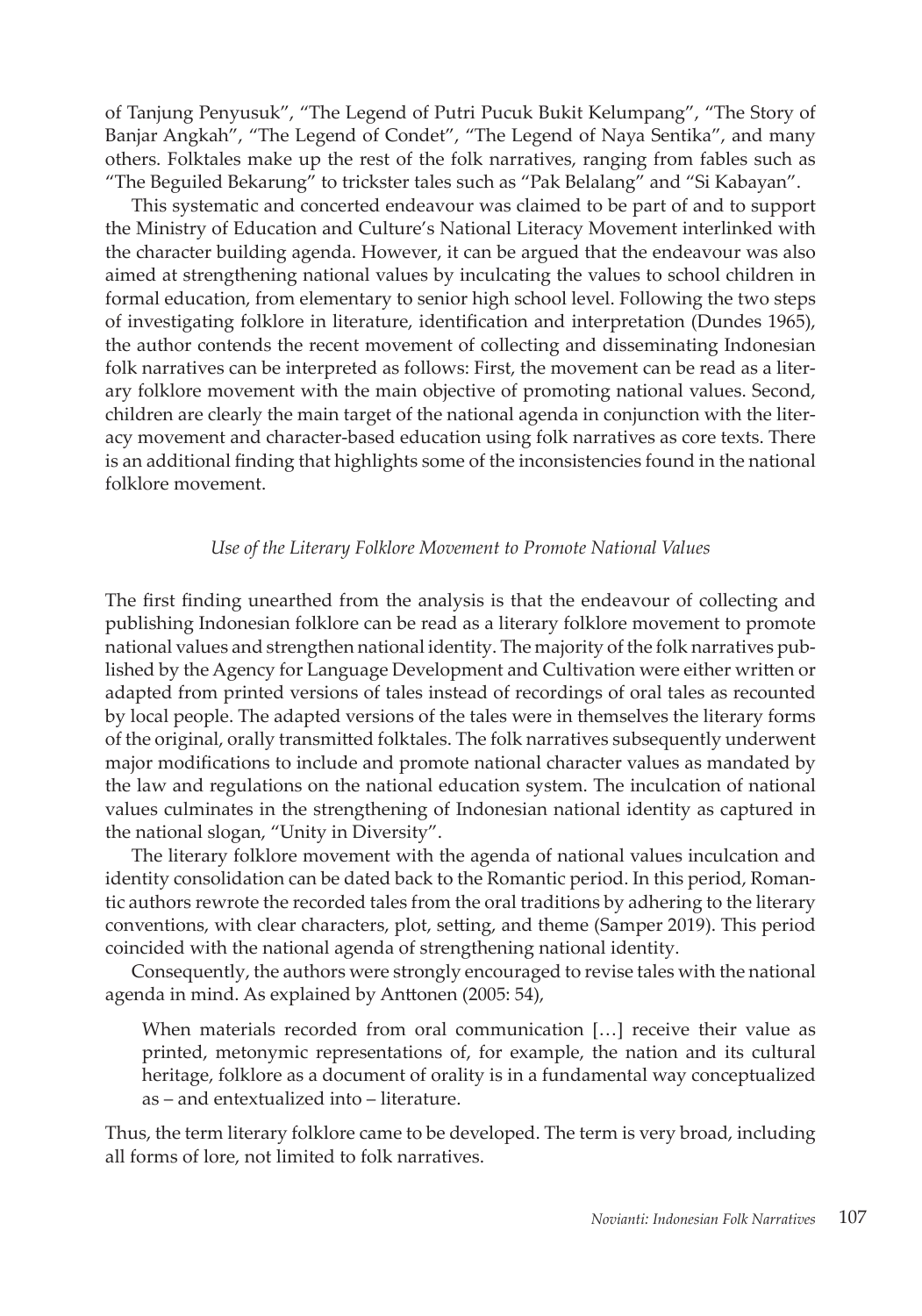Other attempts have also been made by the government of Indonesia to record and publish folk poetry, such as lyrics (for example songs) and epics (ballads) (Lopatin 1951), but this is beyond the scope of the study. In other words, the present study focuses on literary folk narratives that belong to the broader category of literary folklore. To further distinguish oral folklore from literary folklore, Jens Tismar's guidelines (as cited in Zipes 2015) are helpful. Although Tismar's ideas were concerned with literary fairy tales, they are also applicable in the context of literary folklore, which is characterised by the entitlement of the author/authors to the tale written, and as the word "literary" implies, literary folklore can be differentiated from the original, orally transmitted folk narratives, with its elaboration and structural conventions. However, Jack Zipes (2015) also argues that being more elaborated and systematic does not mean that literary folklore is better than oral; in fact, the two are strongly interrelated.

The studied folk narratives belong to the category of literary folklore. Each of the titles can be identified by a single author assisted by an editor and an illustrator. The folk narratives are written following certain conventions such as a modified title, definite setting, advanced plot, specific characters and characterisation. More importantly, these narratives are written from the point of view of an author with a particular intention aligned with the national agenda. Many of these authors also did not record the folk narratives as recounted by local people; instead, they re-wrote or adapted previously published tales, meaning they have gone through multiple processes of 'literarisation' (Matejic 1978). In some cases, the authors re-wrote their own previously published folk narratives, and as such the narrative is said to be re-published by the Agency.

Importantly, the term literary folklore implies a certain agenda, and that this agenda stems from a ruling power that has control over the production and reproduction of lore or tales. Anttonen (2005: 81) argued that the "folklore scholarship [is] not only fundamentally modern, but utterly political and rhetorical". Anttonen has shown how European countries, such as Sweden, Britain and Finland, resorted to folklore to help with the dissemination and inculcation of national values. The same phenomenon is observed in the Indonesian 2016 literary folklore movement. In fact, the Directorate of Internalisation of Values and Cultural Diplomacy, Ministry of Education and Culture, takes the theme of "Folklore as a Medium for National Character Development" for the Folklore Writing Competition 2015, the winning tales of which were included in the 2016 publication. The Directorate explicitly states the competition aims:

[To] increase the Indonesian people's creativity in composition in an attempt to protect the wealth of Indonesian national culture […] it is expected that the folklore distributed widely in the Archipelago can be well documented and help inculcate the cultural values applicable in daily life. (Ministry of Education and Culture 2015)

The announcement makes it clear that in addition to preserving the wealth and diversity of local cultures, the Ministry has a national, political agenda with the competition and the collection of folk narratives. The agenda is realised by preserving diverse local cultures, embedding 'national' values into the local folk narratives, and distributing the local tales nationally.

The preservation of folk narratives as representations of local cultural values and the foundation of national culture, as suggested by Danandjaja (1995: 486), can be said to be a "nativistic" movement, which is "a logical reaction on the part of a group whose cul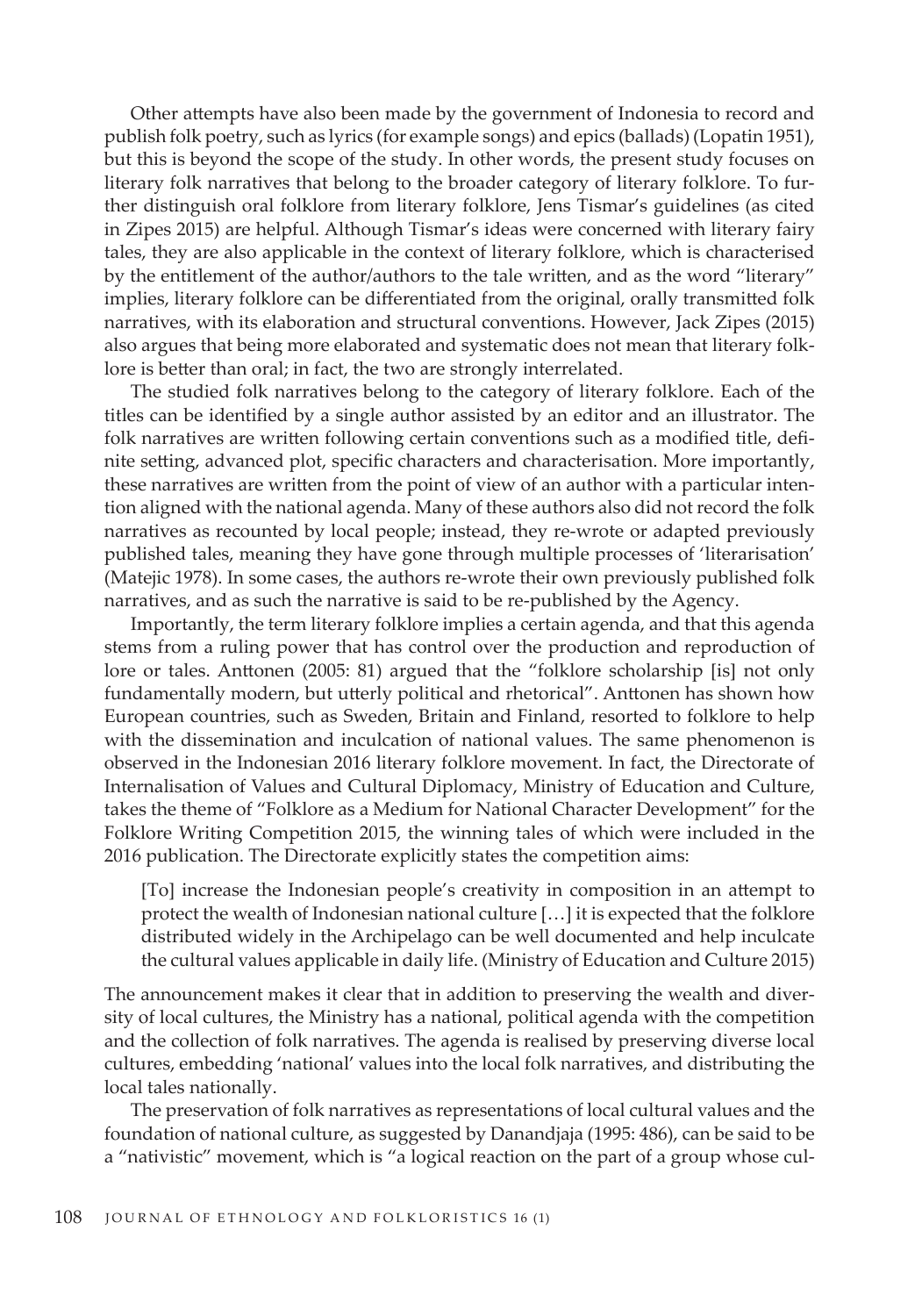ture is changing rapidly". The increasingly global world and free flow of information can be seen as a threat to the local and national cultural values. Documenting folklore is thus seen as an attempt to protect and preserve these values. It is also an attempt to 'claim' and 're-claim' national territories (Abrahams 1993, as cited in Anttonen 2005) as enacted in the collection of representative folk narratives from a number of provinces.

As the country consists of diverse ethnic groups, a sense of national identity has been adopted "from the rich Nusantara (archipelagic) cultures, especially in the form of their folklores", as suggested by Danandjaja (1995: 487). Building the national culture by garnering local cultural values represented in local folk narratives reflects the later development of the principle of romantic nationalism that highlights "national differences instead of common aspirations" (Wilson 1973: 882). The movement acknowledges local cultural differences, embracing these differences and establishing them as national culture in order ultimately to strengthen the bond, the unity of the Indonesian people through traditional tales. At the same time, this movement also reflects the original idea of Herder's nationalism, which rejects the notion of hierarchies of cultures (Schmidt 1956), placing Indonesia and its national culture in a similar position to other nations.

# *National Agenda with Children*

The second important finding that can be interpreted from the movement is the national folklore agenda's focus on children. Although folk narratives were not initially intended for children, cultural productions, reproductions, and adaptations of narratives or tales have come to be targeted at and appropriated for children (Athanasiadis et al. 2010). The rewriting as well as appropriation is primarily based on a belief that folklore can serve didactic purposes well (Bettelheim 1976; Zipes 1983). Betty Lanham and Masao Shimura (1967) concurred, noting that the education value of folklore is really the concern of those wishing to use the tales for children.

As Table 1 shows, out of the 165 folk narratives published by the Agency, 109 or 66.10% of them are written with primary school children as the target readers; in other words, age-wise the readers are expected to be 6–12 years old. This finding means that the primary target of the national agenda of inculcating national values is children. In the context of romantic nationalism, children have indeed been targeted for such a national agenda. As Snyder (1978: 39) explains:

The idea for a collection of children's stories may be traced directly to Herder, who in 1773 aroused immediate attention to folk literature with an essay entitled Ossian und die Lieder alter Völker. Such a collection, Herder once remarked, would be a Christmas present for the young people of the future.

The folk narratives were rewritten and appropriated for children with simpler diction, appealing plots, and attractive illustrations. Importantly, the narratives were rewritten and appropriated with the national cultural values as mandated by the national character-building policy. There are 18 values that are mandated to be inculcated through character education in schools. These values are a combination of religious values, *Pancasila* (the five principles of Indonesia), cultural values, and national education goals. Specifically: (1) religion, (2) honesty, (3) tolerance, (4) discipline, (5) hard-work, (6) crea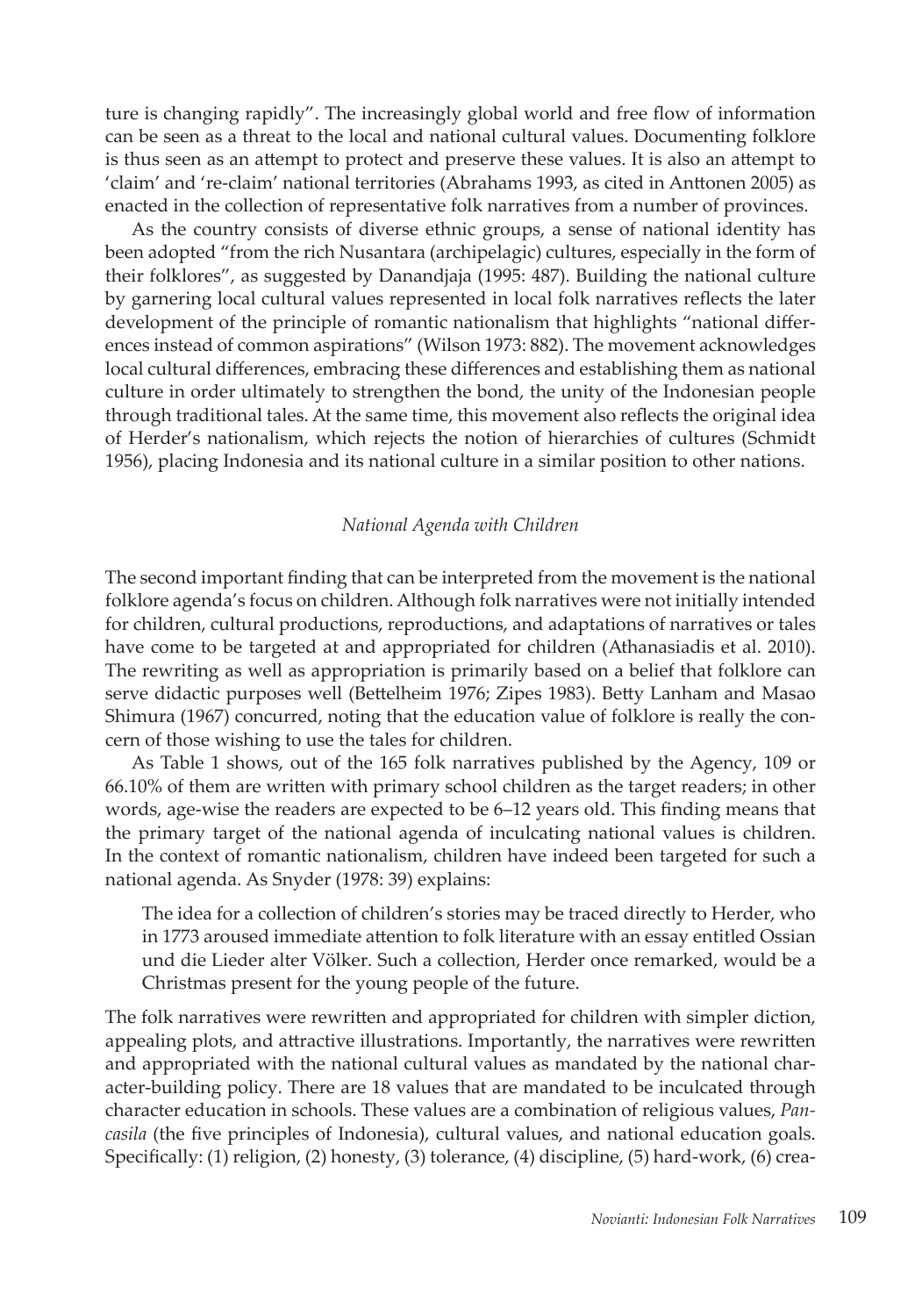tivity, (7) independence, (8) democracy, (9) curiousity, (10) nationalism, (11) patriotism, (12) appreciation of achievements, (13) being friendly/communicative, (14) being peaceloving, (15) avid reading, (16) being environmentally aware, (17) being socially aware, (18) responsibility (Centre for Curriculum and Textbooks 2009: 9–10).

While content analysis is needed to reveal what values each of the published narratives promote, the movement as a whole can be interpreted as ultimately promoting the values of nationalism and patriotism. More specifically, the promoted value is unity in diversity, or national integrity, as shown by the inclusion of folk narratives from all provinces in Indonesia (Danandjaja 1994; 1995). In the introduction to the collection, the Agency strongly recommends that teachers introduce children to the wealth of Indonesian folk narratives and the cultural values embedded in them. By doing so, the children are encouraged to see Indonesia as consisting of diverse folk narratives and cultural values. This diversity makes up one nation, true to the national slogan "unity in diversity".

This political agenda targeting child readers is more noticeable in the structure of the published tales and books. All books begin with an introduction from the Head of the Language Development and Cultivation Agency emphasising the beauty of diversity, the importance of adapting folklore into literary work for children, the contribution that the publication makes to the National Literacy Movement, and the benefits of literary folklore in enriching knowledge of the past, which can be helpful for present and future lives. The last idea is particularly aligned with the concept of "nationalised antiquities" where folklore is treated "as a provider of a picture of the past, that which is regarded as folklore has an explicit role to play in the making of the present" (Anttonen 2005: 81). The introduction is followed by a preface from the authors who generally introduce the story and explain its origin.

Some authors go further by conveying some messages concerned with the inculcation of national cultural values. The author/adapter of "Jaka Prabangkara", Fairul Zabadi (2016: ii) in his preface said, "this story is really appropriate to be made teaching material for multicultural education. We have been living harmoniously within diverse cultures, origins, and religions." While Zabadi seems to address teachers in his introduction, Nurweni Saptawuryandari (2016) directly addresses children and encourages them to learn from the exemplary character traits displayed by the main character in her book, *The Adventure of Baron Sakender*. This kind of encouragement of national cultural values is also found in the preface to many of the published tales.

It is also important to note that instead of identifying the origin of the folk narratives based on local ethnic group, the government labelled them based on province of origin, as can be seen on the cover of the book, and also on the official webpage of Laboratory for Language and Literature Diversity. The labelling was despite some of the authors choosing to identify the narratives by ethnic origin in their introduction to their work (for example "The Beguiled Bengkarung", "Behind the Misery of Boru Tombaga") or not to identify with either province or ethnicity, but with the source of their work (for example, Jaka Prabangkara). However, some other authors did mention the province of origin of their tales. In fact, one of them used the name of the province in the title: "Stories from the Land of Papua" (Jaruki 2016). The author's introduction to the story further strengthens the argument that the story is meant to encourage children to get to know the cultural values of this province and inculcate a sense of nationalism. The introduction goes, "Papua Province is the eastern most province and the largest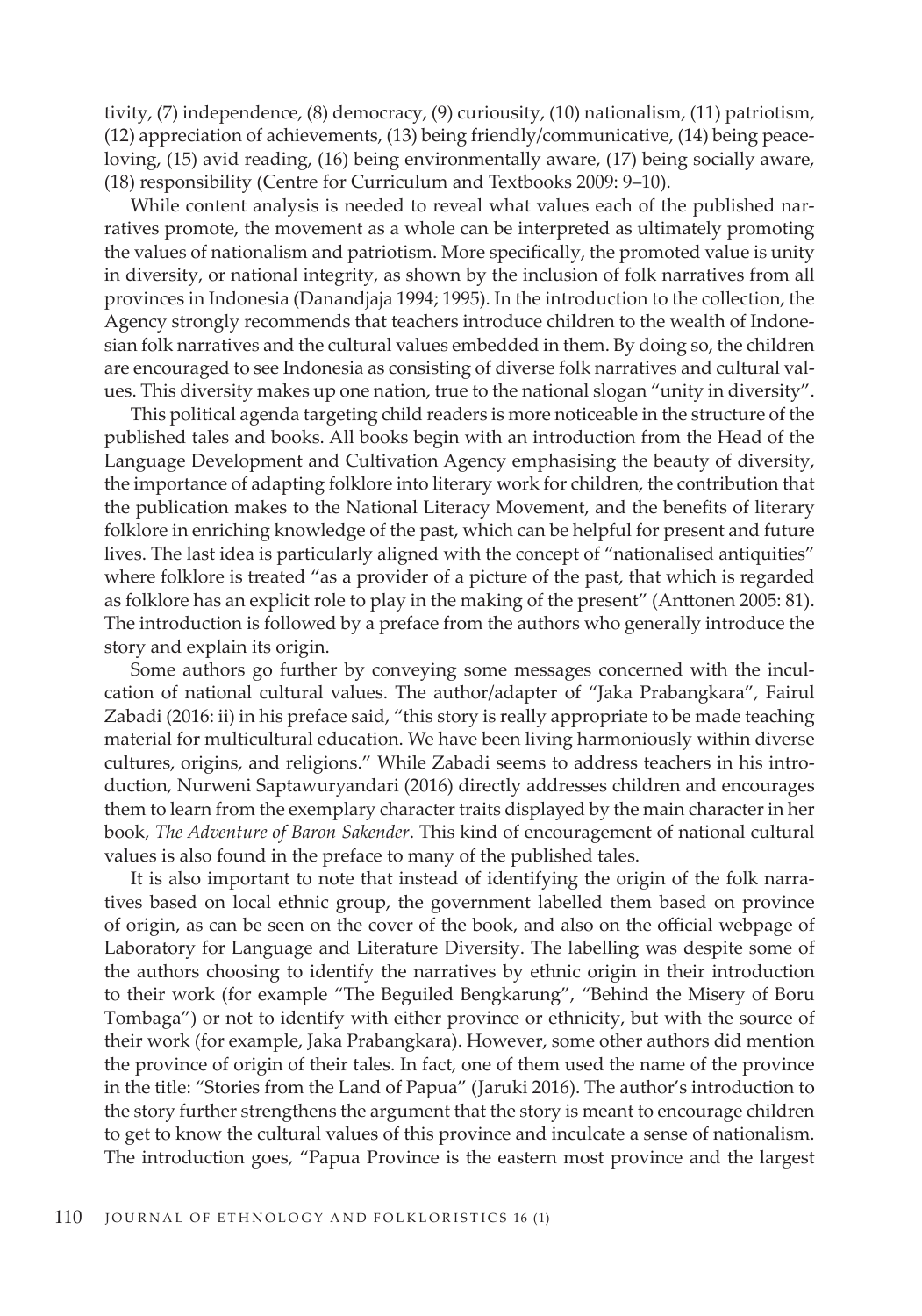in Indonesia. Its landscape consists of mountains and forests. Once upon a time, there was a mountain in Papua named Mount Rongkwri" (Jaruki 2016: iii). Such a didactic approach to the (re-)writing of folk narratives and the emphasis on these narratives as a tool to unite the nation can also be observed in the rest of the publication series.

#### *Some Inconsistencies*

Another important finding to note is that there are some inconsistencies in the collection of the folk narratives, suggesting that the provinces have not been represented equally. The first inconsistency is the uneven number of the folk narratives from each province, as can be seen in Table 1. Folk narratives from West Java were the most common with 10 in total, followed by tales from Sumatera Utara (9), Papua, Kalimantan Timur, and Jawa Timur (all 8). On the other hand, there were only two folk narratives from Banten and Nusa Tenggara Barat, respectively, and only one from Maluku Utara. Certainly, this uneven distribution raises questions over the representativeness of the folk narratives. Why did the committee not select equal numbers of folk narratives from each of the provinces? What were the criteria used to select the tales aside from the requirement to promote national values?

Another inconsistency is concerned with the non-inclusion of one province, Gorontalo, despite the claim that the folk narratives were collected from all 34 provinces in Indonesia. One possible explanation for this is that Gorontalo is one of the new provinces, established on December 5, 2010. However, the explanation is not really plausible because Gorontalo is the fourth youngest province, with Kepulauan Riau, Sulawesi Barat, and Kalimantan Utara the three youngest (these provinces figure in the statistics with 4, 5, and 3 narratives, respectively).

The final inconsistency lies in the inclusion of several narratives that were not identified as originating from any of the Indonesian provinces. These folk narratives were mainly Arabic *hikayat* or sagas originally written in Jawi,<sup>5</sup> circulating after the coming of Islam to the Archipelago. They were rewritten and adapted into Indonesian local contexts. "Dewi Joharmanik", "Indra Laksana and Indra Mahadewa", "Pangeran Indra Bangsawan", "Broken Ties of Kinship", and "A Story for Kirana" are all adaptations of Arabic sagas transliterated from their original Jawi scripts. "White Clouds on the Horizon" was adapted from the Indian saga "The Adiparvan". The sagas were based on previously published adaptations and had undergone significant changes from the original versions. This inconsistency highlights the problems of identifying and classifying narratives based on province of origin. The common practice in Indonesian folklore studies is to identify folklore based on ethnic group, such as exemplified by Danandjaja (1994; 1995). This can be problematic in general, and is even more when including political and geographical units such as province. One ethnic group or culture may be spread across several provinces, with the reverse also true, i.e. one province may include different ethnic groups meaning that there may be overlaps and inaccuracies in identification and classification. The trickster tale Si Kabayan, for instance, is generally identified as a Sundanese folktale (for example Danandjaja 1980; Hidayat and Desa 2019; Humaira 2020). The Sundanese ethnic group is spread across two provinces, West Java and Banten, with the latter initially part of the former and only recently established as a sepa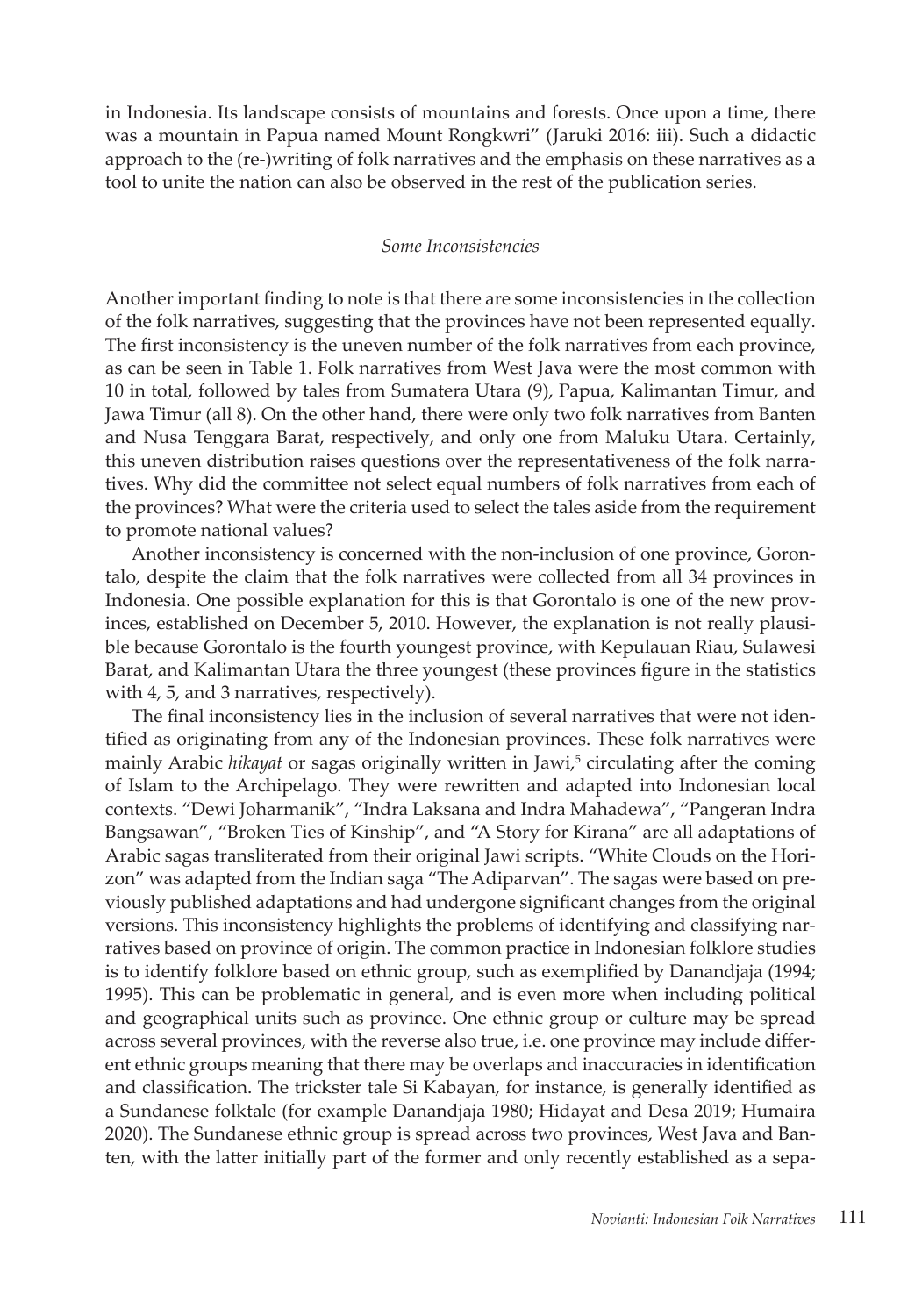rate province. However, in this government's collection Si Kabayan was identified as a folktale originating from West Java Province. These inconsistencies also suggest that the movement is not so much concerned with the classification of the tales as it is with the national agenda of inculcating national values and strengthening national integrity.

# CONCLUSIONS

An analysis of the Indonesian government's 2016 movement to collect and publish folk narratives has confirmed how folklore has stood the test of time and continues to be used as an invaluable source for the exploration of national values and the creation of national identity. The digital form in which the tales are published and redistributed to general audiences also shows that folklore has retained its importance and "has formed distinct patterns of action, employing other media such as print, electronics, drawing, photography, movies, and digital technology" (Zipes 2012: 20). The versatility of folk narratives allows for their manipulation in service of the national agenda of inculcating so-called national values and strengthening national identity and integrity.

The way the folk narratives were collected, selected, and appropriated by the Indonesian government for the inculcation of national values in children's education is truly reminiscent of Herder's romantic nationalism. The national values disseminated through the published folk narratives are targeted at children as part of the future. The didactic approach to the writing and rewriting of folk narratives can be strongly perceived in the published works. The message that is given by diverse folk narratives is unity in diversity, as per the Indonesian national motto, in which the folk narratives serve as a tool for the union. The nation embraces difference, seeing it as the foundation of the nation and of national culture. The movement is expected to strengthen national integrity, especially against the threat of national disintegration and the influence of foreign cultures.

However, it has to be noted that despite the claim to have collected folk narratives representing all the provinces that make the nation-state of Indonesia, the movement can be said not to have succeeded. Some inconsistencies were found with regards to the number of narratives taken from each province and the inclusion of all provinces in the collection. Some of the published narratives were also found not to be originally from local ethnic groups but were foreign folktales translated into Indonesian.

The present paper has ultimately focused on analysing the movement as a whole from the perspective of romantic nationalism. It does not conduct any content analysis on the folk narratives. Future researchers wishing to unravel national values promoted in the folk narratives are strongly encouraged to do so. In addition, the province-based identification and classification of Indonesian folklore is worth further investigation, creating possibilities for future study to pursue this as a topic. Future researchers may also be interested in investigating the folklore literary movement from the perspective of the cultural politics of the modern world, such as in the context of "investing in creativity" to protect and promote diverse cultural expressions (UNESCO 2005).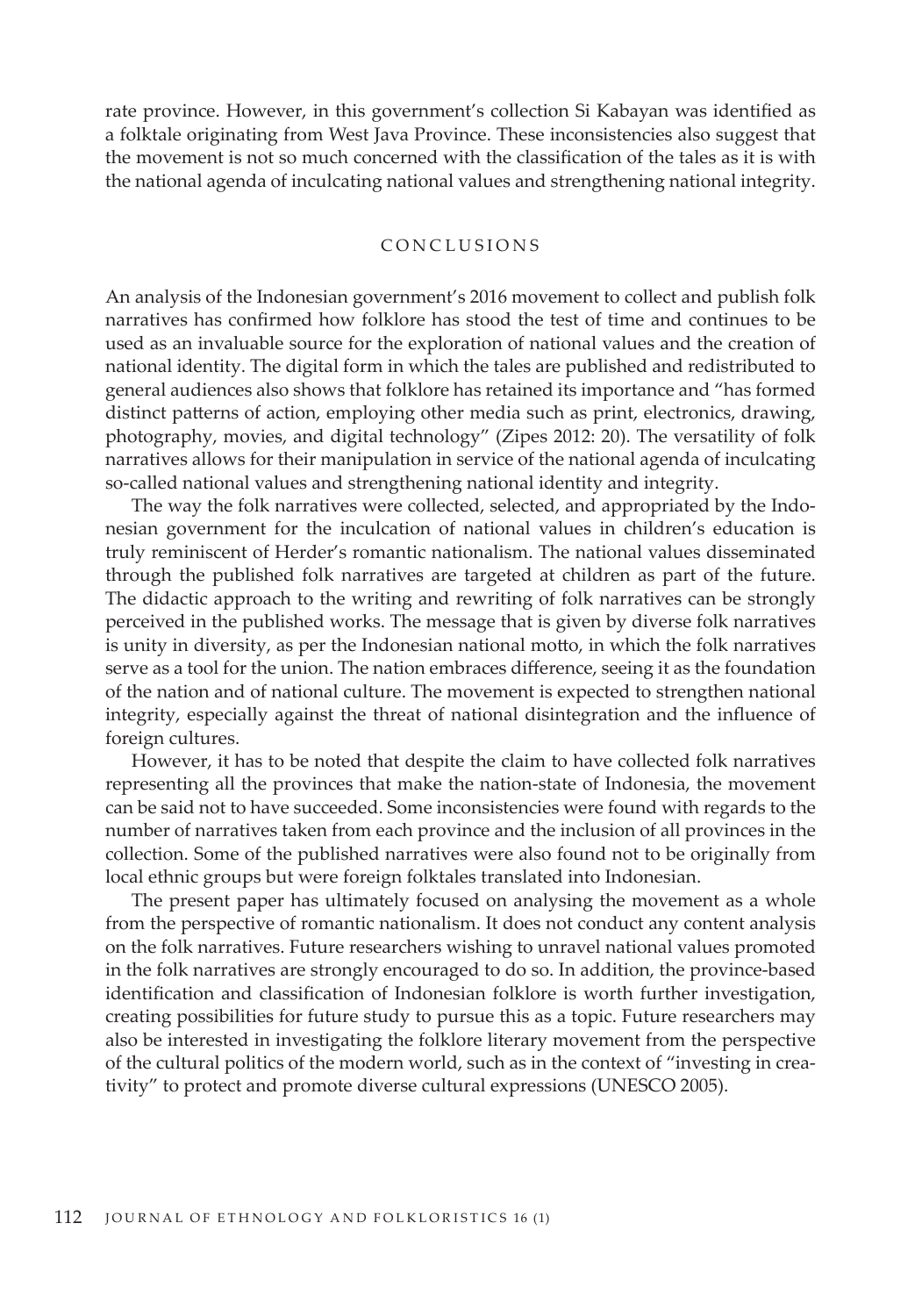#### NOTES

**1** This regulation was linked with the previous movement of national character building launched by the Ministry of National Education in 2009, as reinforced by Law No. 20/2003 on the National Education System. The Directorate of Internalisation of Values and Cultural Diplomacy further translated this regulation into the inculcation of national character traits through Indonesian folklore as stipulated in the *Cultural and National Character Development and Education*  (*Pengembangan dan Pendidikan Budaya dan Karakter Bangsa: Pedoman Sekolah*, 2009) written and published by the Centre for Curriculum and Textbooks, Research and Development Agency, Ministry of National Education (2009).

**2** The competition was held by the Ministry of Education through its Directorate of Internalisation of Values and Cultural Diplomacy, Directorate General of Culture. The narratives collected from the competition were subsequently submitted to the Centre for Curriculum and Books in coordination with Head of the Centre for Development, Head of Teaching and Learning Section, and Head of National Literacy Movement Module and Teaching Materials Sub-Section, all under the same ministry, to be further evaluated for their appropriateness for publication and use within the context of the national character-building curriculum. They were thus published based on the Decree of the Head of the Centre for Curriculum and Books, Ministry of Education Number 12xxx/H3/3/PB/2016 dated 30 November 2016 on the stipulation of 120 titles of folklore books (batch iv) as non-textbooks that meet the eligibility requirements and can be used as learning resources at the level of primary and secondary education.

**3** The information can be found on the publisher's cataloguing publication. The folk narratives are accessible on the official website of Language Development and Cultivation Agency.

**4** Some of the English translated versions of the books can be accessed on the website of Loyola College High School Library by manually searching for each English title.

**5** An adapted Arabic written script used to transcribe some languages in Southeast Asian countries.

# REFERENCES

- Aguilar, Jessika. 2015. Folklore and the Construction of National Identity in Nineteenth Century Russian Literature. PhD Dissertation. Columbia University.
- Amin, Irzal; Ramadan Syahrul and Ermanto. 2013. Cerita Rakyat Penamaan Desa di Kerinci: Kategori dan Fungsi Sosial Teks. – *Jurnal Bahasa, Sastra dan Pembelajaran* 1 (1): 31–41.
- Anttonen, Pertti. 2005. *Tradition through Modernity: Postmodernism and the Nation-State in Folklore Scholarship*. *Studia Fennica Folkloristica* 15. Helsinki: Finnish Literature Society. DOI: https:// doi.org/10.21435/sff.15.

Ashliman, Dan L. 2004. *Folk and Fairy Tales: A Handbook*. Westport, CT; London: Greenwood Press.

- Astuti, Endang Sri; Sri Kusumo Habsari; Susilorini and Hisham Dzakaria. 2016. Comparative Study of Gender Ideology Construction between Indonesian and Western Children Folktales. – *Advanced Science Letters* 22 (12): 4414–4417. DOI: https://doi.org/10.1166/asl.2016.8171.
- Athanasiadis, Ilias; Georgios Papantonakis, Marianthi Kaplanoglou, and Georgia Kaplanoglou. 2010. Children's Perceptions of Folktales and Narration in Greece: Evidence from a Novel Micro-Data Set. – *Review of European Studies* 2 (2): 67–86. DOI: https://doi.org/10.5539/res. v2n2p67.

Abrahams, Roger D. 1993. Phantoms of Romantic Nationalism in Folkloristics. – *Journal of American Folklore* 106 (419): 3–37.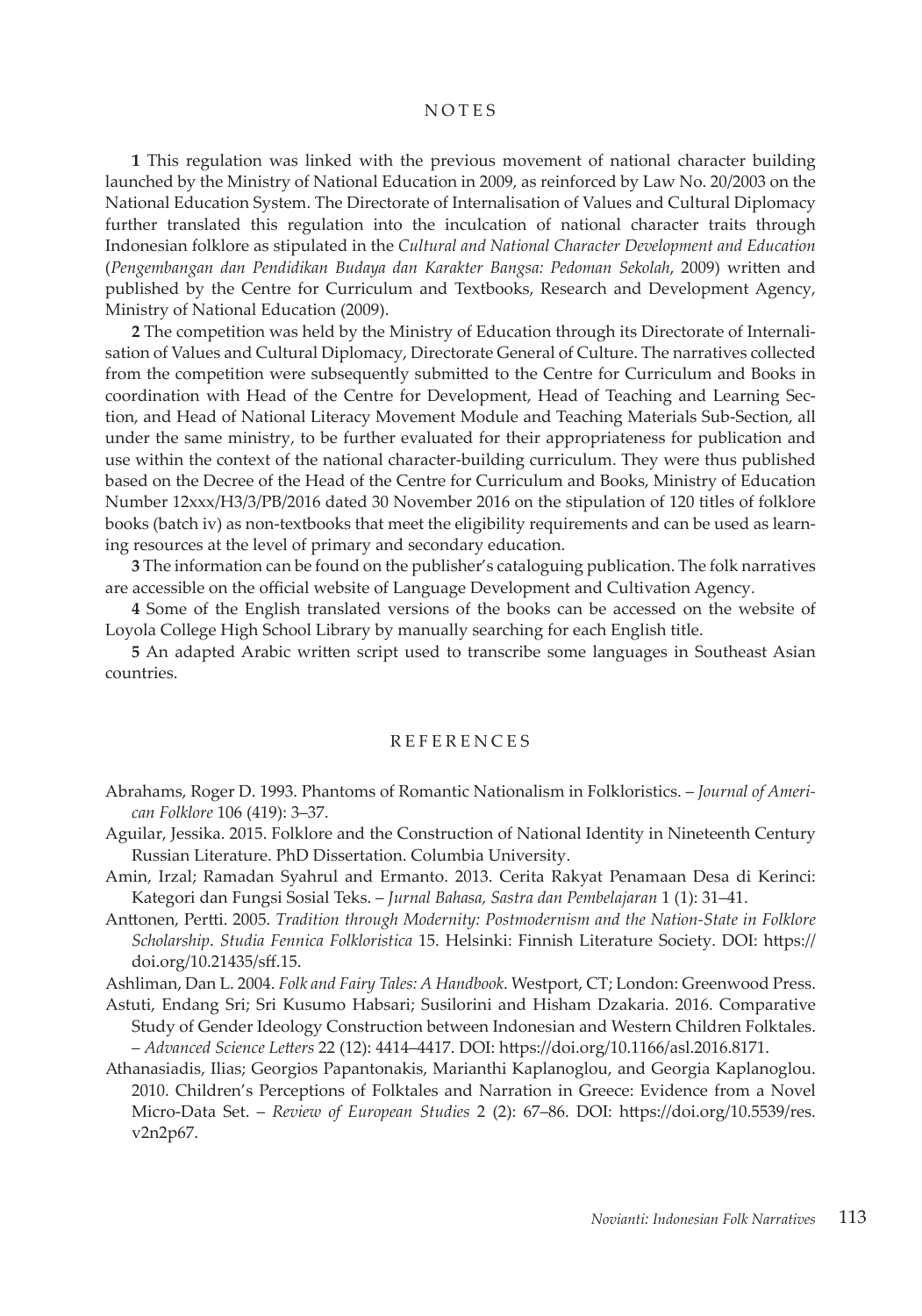- Bascom, William. 1965. The Forms of Folklore: Prose Narratives. *The Journal of American Folklore* 78 (307): 3–20. DOI: https://doi.org/10.2307/538099.
- Bernardo, Gabriel Adriano. 1972. *A Critical and Annotated Bibliography of Philippine, Indonesian and other Malayan Folklore*. Cagayan de Oro City: Xavier University.
- Bettelheim, Bruno. 1976. *The Uses of Enchantment: The Meaning and Importance of Fairy Tales*. New York: Knopf.
- Bottigheimer, Ruth B. 2004. Fairy Tales, Old Wives, and Printing Presses. *History Today* 54 (1): 38–44.
- Bottigheimer, Ruth B. 2005. France's First Fairy Tales: The Restoration and Rise Narratives of *Les facetieuses nuictz du Seigneur Francois Straparole*. – *Marvels & Tales* (1): 17–31. DOI: https://doi. org/10.1353/mat.2005.0001.
- Centre for Curriculum and Textbooks. 2009. *Cultural and National Character Development and Education*. Jakarta: Centre for Curriculum and Textbooks, Ministry of National Education.
- Danandjaja, James. 1980. Verbal Folklore of Indonesia: An Introduction. *Berita Antropologi* 39: 22–67.
- Danandjaja, James. 1994. *Folklor Indonesia: Ilmu gosip, dongeng, dan lain lain*. Jakarta: PT Pustaka Utama Grafiti.
- Danandjaja, James. 1995. A Comparative Study of Japanese and Indonesian Folklores. *Southeast Asian Studies* 33 (3): 484–496.
- Dawkins, Richard M. 1951. The Meaning of Folktales. *Folklore* 52 (4): 417–429. DOI: https://doi. org/10.1080/0015587X.1951.9718070.
- Donaldson, Sarah Nicole. 2014. The Secret Life of the Cross-Cultural Fairy Tale: A Comparative Study of the Indonesian Folktale "Bawang Merah, Bawang Putih" and Three European Fairy Tales. Bachelor's Thesis. Portland State University.
- Dundes, Alan. 1965. The Study of Folklore in Literature and Culture: Identification and Interpretation. – *The Journal of American Folklore* 78 (308):136–142. DOI: https://doi.org/10.2307/538280.
- Efransyah. 2018. Analyzing Thematic Structure in Indonesian Folktales in English Version: A Systemic Functional Grammar (SFG). – *Project* 1 (2): 85–94. DOI: https://doi.org/10.22460/project. v1i2.p85-94.
- Evans, Steve. 2010. The Impact of Cultural Folklore on National Values: A Preliminary Study with a Focus on Bhutan. – *Storytelling, Self, Society* 6 (1): 8–18.
- Floyd, Robyn Kellock. 2017. Fairies in the Bush: The Emergence of a National Identity in Australian Fairy Tales. – *TEXT* (Special Issue: *Into the bush: Australasian Fairy Tales*) 43: 1–11.
- Hidayat, Dicky, and Mohd. Asyiek Bin mat Desa. 2019. Narrative Structure of Mobile Apps Interactive Story Kisah Lutung Kasarung: Morphological analysis of Vladimir Propp. – *6th Bandung Creative Movement International Conference in Creative Industries*. Bandung: Telkom University.
- Hourani, Rida Blaik. 2015. Folktales, Children's Literature and National Identity in the United Arab Emirates. – *The Looking Glass: New Perspectives on Children's Literature* 18 (1). https://ojs. latrobe.edu.au/ojs/index.php/tlg/article/view/598 (accessed June 4, 2022).
- Humaira, Megan Asri. 2020. The Tale of Si Kabayan Hayang Kawin: A Meaning Embodied in Oral Literature. – *Indonesian Journal of Social Research* 2 (1): 44–49. DOI: https://doi.org/10.30997/ijsr. v2i1.17.
- Indonesian Central Bureau of Statitistics. 2015. *Mengulik Data Suku di Indonesia*. https://www.bps. go.id/news/2015/11/18/127/mengulik-data-suku-di-indonesia.html (accessed April 14, 2022).
- Jaruki, Muhamad. 2016. *Cerita dari Tanah Papua*. Jakarta Timur: Language Development and Cultivation Agency.
- Jenkins, Elwyn. 2002. Adult Agendas in Publishing South African Folktales for Children. *Children's Literature in Education* 33 (4): 269–284. DOI: https://doi.org/10.1023/A:1021224712942.
- Keding, Dan and Amy Douglas, eds. 2005. *English Folktales*. Westport, CT: Libraries Unlimited; Greenwood Publishing Group.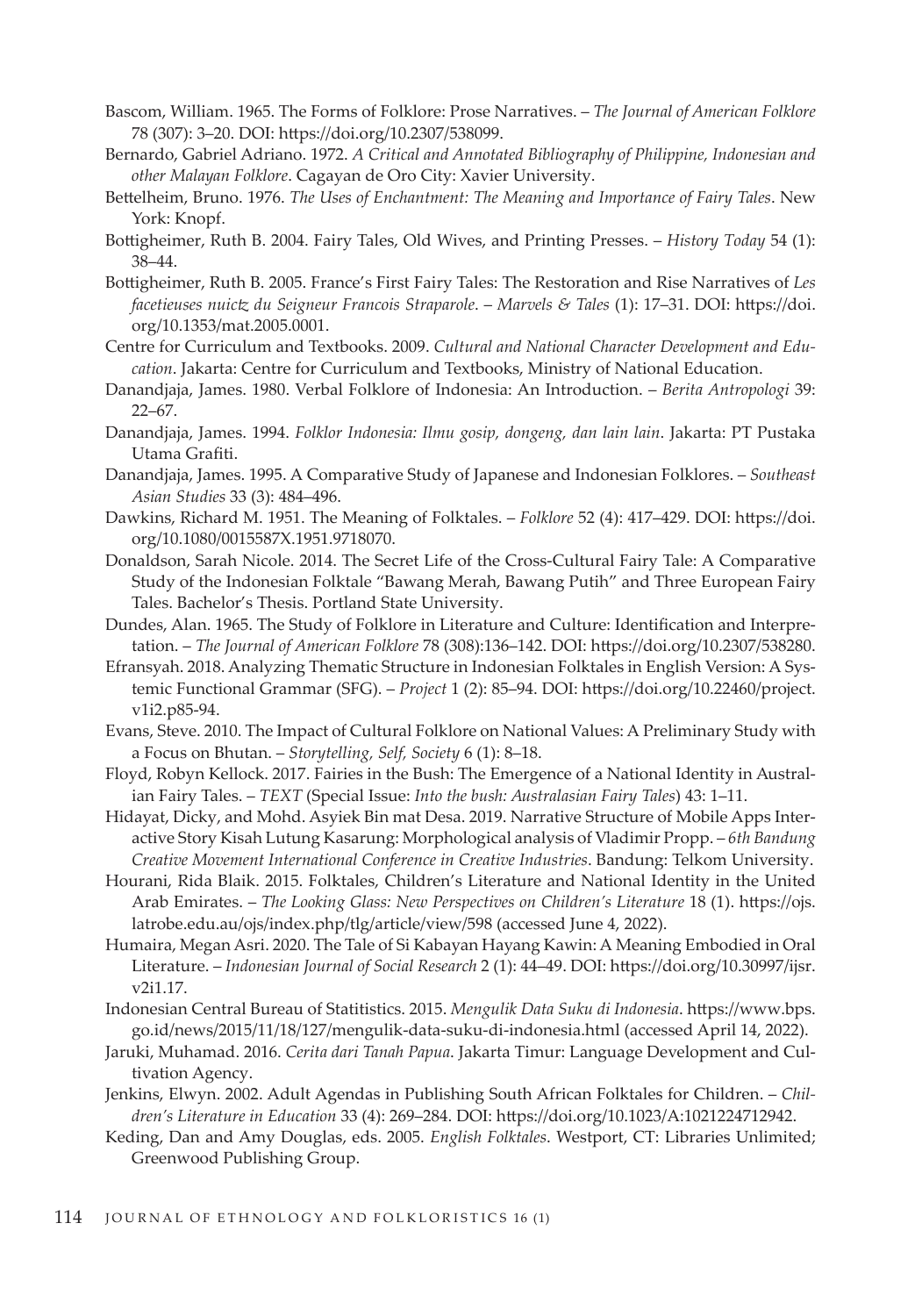- Kemp, Herman C. 2004. *Oral Traditions of Southeast Asia and Oceania: A Bibliography*. Jakarta: Yayasan Obor Indonesia.
- Kern, H. 1889. Losse Aanteekening op het Boek van den Kantjil. *Bijdragen tot de Taal, Land en Volkenkunde van Nederlandsch Indie* 28: 341–348.
- Laboratory for Language and Literature Diversity. Official webpage. *Laboratorium Kebinekaan Bahasa dan Sastra*. https://labbineka.kemdikbud.go.id/bahasa/ceritarakyat/ (accessed May 15, 2022).
- Language Development and Cultivation Agency. Official website. *Badan Pengembangan dan Pembinaan Bahasa*. http://badanbahasa.kemdikbud.go.id/lamanbahasa/statik/2234 (accessed May 15, 2022).
- Lanham, Betty B., and Masao Shimura. 1967. Folktales Commonly Told American and Japanese Children: Ethnical Themes of Omission and Commission. – *The Journal of American Folklore* 80 (315): 33–48. DOI: https://doi.org/10.2307/538416.
- Lopatin, Ivan A. 1951. The Role of Folklore in Teaching Language and Literature. *The Modern Language Journal* 35 (7): 543–548. DOI: https://doi.org/10.1111/j.1540-4781.1951.tb01647.x.
- Loyola College High School Library. *Perpustakaan sma kolese Loyola*. http://perpustakaankoleseloyola.web.id/perpustakaan/index.php?callnumber=8&search=search (accessed May 15, 2022).
- Masykuroh, Qanitah. 2016. Physical and Verbal Violence in Indonesian Folktales Retold in Children's Books. – *Kajian Linguistik dan Sastra* 1 (1): 25–34. DOI: https://doi.org/10.23917/kls. v1i1.2475.
- Masykuroh, Qanitah, and Siti Fatimah. 2019. Girlhood and Feminine Ideals: Linguistic Representation of Femininity in Indonesian Folktales. – *Humanities & Social Sciences Reviews* 7 (3): 356–361. DOI: https://doi.org/10.18510/hssr.2019.7353.
- Matejic, Mateja. 1978. Elements of Folklore in Andrić's "Na Drini ćuprija". *Canadian Slavonic Papers / Revue Canadienne des Slavistes* 20 (3): 348–357. DOI: https://doi.org/10.1080/00085006 .1978.11091533.
- McKean, Philip Frick. 1971. The Mouse-Deer (Kantjil) in Malayo-Indonesian Folklore: Alternative Analyses and the Significance of a Trickster Figure in South-East Asia. – *Asian Folklore Studies* 30 (1): 71–84. DOI: https://doi.org/10.2307/1177765.
- Ministry of Education and Culture. 2015. Lomba Penulisan Cerita Rakyat Tahun, May 15, 2015. https://kebudayaan.kemdikbud.go.id/lomba-penulisan-cerita-rakyat-tahun-2015-2/ (accessed November 10, 2020).
- Ministry of Education and Culture. 2018. Badan Bahasa Petakan 652 Bahasa Daerah di Indonesia. https://www.kemdikbud.go.id/main/blog/2018/07/badan-bahasa-petakan-652-bahasadaerah-di-indonesia (accessed April 14, 2022).
- Moriyama, Mikihiro, and Manneke Budiman, eds. 2010. *Geliat Bahasa Selaras Zaman: Perubahan Bahasa di Indonesia Pasca-Orde Baru*. Jakarta: Kepustakaan Populer Gramedia.
- Nurhayati, Sulasih. 2019. Indonesian Folktales: Feminism and the Query of Femaleness. *Leksika* 13 (1): 12–17. DOI: https://doi.org/10.30595/lks.v13i1.4073.
- Organ, Michael K. 2015. Hume Cook and Christian Yandell's Australian Fairy Tales 1925. *Biblionews and Australian Notes & Queries* – *Journal of the Book Collectors' Society of Australia* 386: 62–80.
- Prastiwi, Yeny. 2015. Folktales as a Medium of Teaching English: Two Primary Schools in Solo, Indonesia. A PhD Dissertation. Deakin University.
- Rosliana, Riska Karina. 2013. Women Archetype Characters and Motifs in Three Indonesian Folk Tales. – *Passage* 1 (1): 21–30.
- Samper, Emili. 2019. The Beginnings of Interest in Catalan Folk Literature: The Romantic Period. – *A History of Catalan Folk Literature*, edited by Carme Oriol and Emili Samper. Amsterdam; Philadelphia, PA: John Benjamins Publishing Company, 5–25.